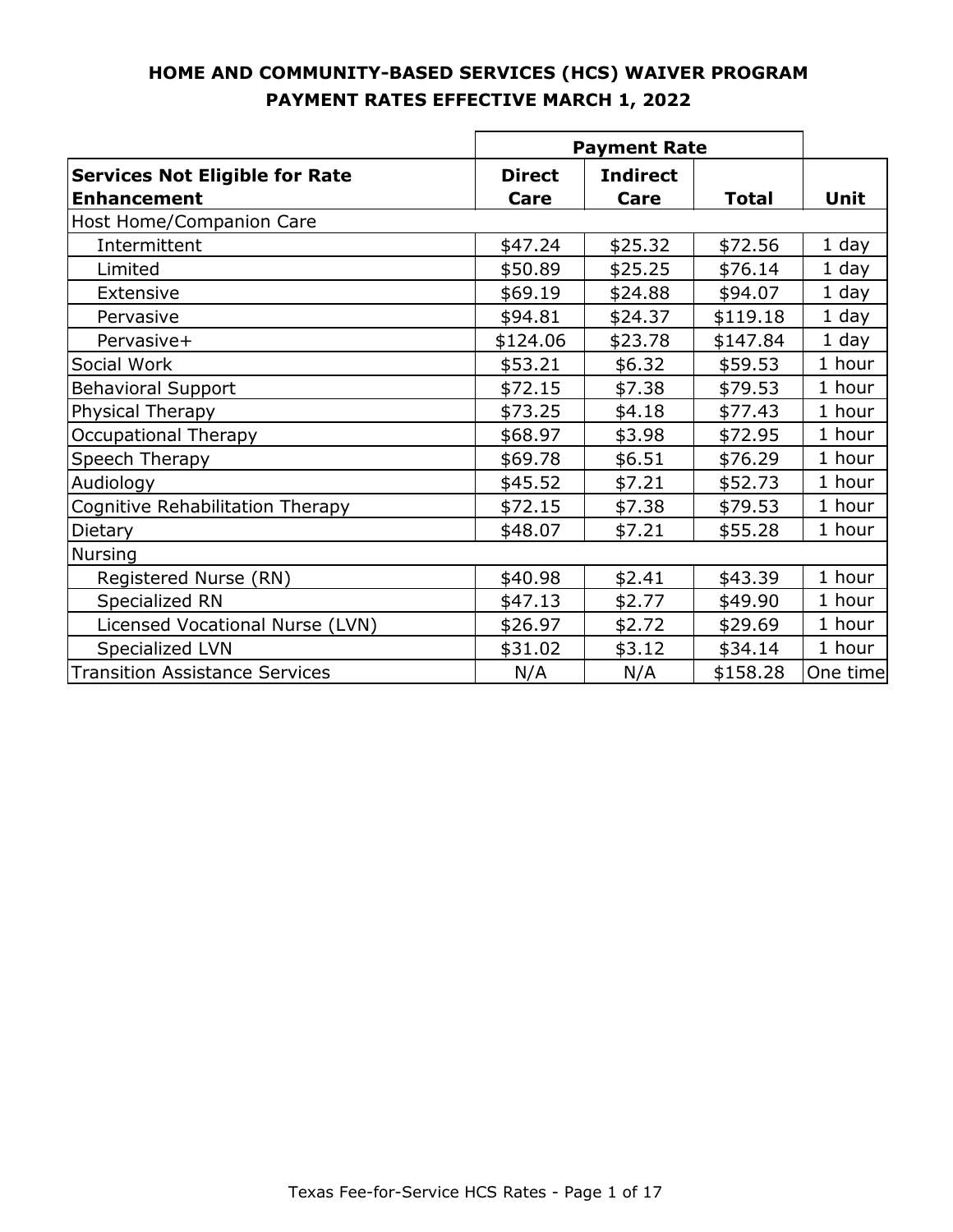| <b>Requisition Fees</b>                    | <b>Payment Rate</b> |
|--------------------------------------------|---------------------|
| Adaptive Aids, Medical Supplies and Dental |                     |
| <b>Under \$500</b>                         | 10% of cost         |
| \$500 to \$999.99                          | \$54.03             |
| \$1,000 to \$1,499.99                      | \$92.85             |
| \$1,500 to \$1,999.99                      | \$105.66            |
| \$2,000 to \$2,499.99                      | \$118.86            |
| \$2,500 to \$2,999.99                      | \$134.21            |
| \$3,000 to \$3,499.99                      | \$140.81            |
| \$3,500 to \$3,999.99                      | \$147.02            |
| \$4,000 to \$4,499.99                      | \$153.62            |
| \$4,500 to \$4,999.99                      | \$160.22            |
| \$5,000 and over                           | \$168.96            |
| <b>Minor Home Modifications</b>            |                     |
| under $$500$                               | 10% of cost         |
| \$500 to \$999.99                          | \$80.04             |
| \$1,000 to \$1,499.99                      | \$118.86            |
| \$1,500 to \$1,999.99                      | \$131.67            |
| \$2,000 to \$2,499.99                      | \$163.89            |
| \$2,500 to \$2,999.99                      | \$196.50            |
| \$3,000 to \$3,499.99                      | \$227.19            |
| \$3,500 to \$3,999.99                      | \$258.27            |
| \$4,000 to \$4,499.99                      | \$284.28            |
| \$4,500 to \$4,999.99                      | \$309.90            |
| \$5,000 to \$5,499.99                      | \$335.91            |
| \$5,500 to \$5,999.99                      | \$361.92            |
| \$6,000 to \$6,499.99                      | \$395.15            |
| \$6,500 and over                           | \$428.76            |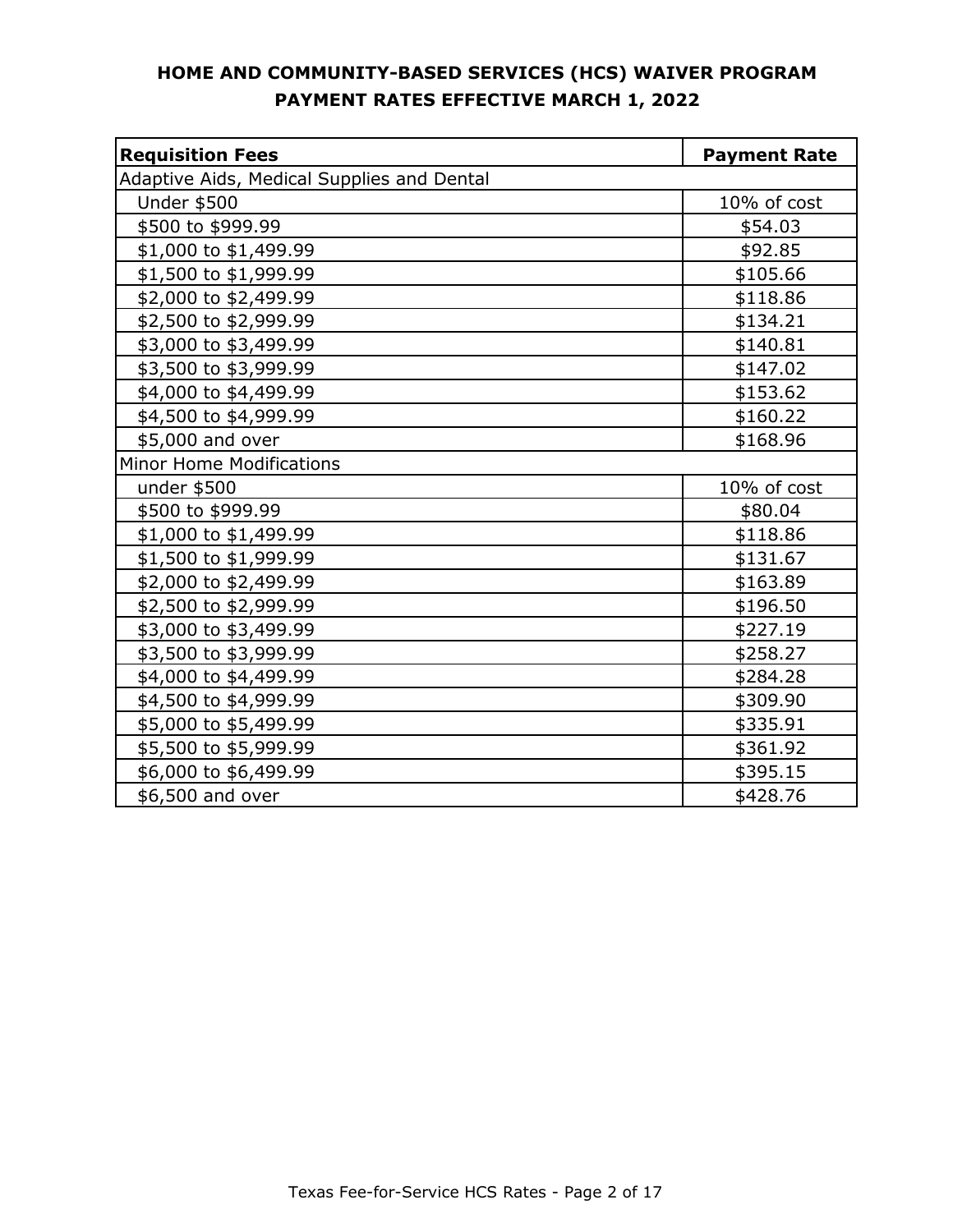Supervised Living (3-bed) and Residential Support Services (4-bed) - LON 1 (Intermittent)

|                                                       | <b>Payment Rate per Day</b>             |                             |                         |                   |        | <b>Add-On to Attendant Compensation</b>      |                        |
|-------------------------------------------------------|-----------------------------------------|-----------------------------|-------------------------|-------------------|--------|----------------------------------------------|------------------------|
| Rate Enhancement<br><b>Participant Level</b><br>LON 1 | <b>Attendant</b><br><b>Compensation</b> | <b>Other Direct</b><br>Care | <b>Indirect</b><br>Care | <b>Total Rate</b> | Add-On | <b>Attendant</b><br>Compensation<br>+ Add-On | Total Rate +<br>Add-On |
| <b>Base Rate</b>                                      | \$62.44                                 | \$8.08                      | \$62.96                 | \$133.48          | \$4.06 | \$66.50                                      | \$137.54               |
| Participant Level 1                                   | \$62.84                                 | \$8.08                      | \$62.96                 | \$133.88          | \$4.06 | \$66.90                                      | \$137.94               |
| Participant Level 2                                   | \$63.24                                 | \$8.08                      | \$62.96                 | \$134.28          | \$4.06 | \$67.30                                      | \$138.34               |
| Participant Level 3                                   | \$63.64                                 | \$8.08                      | \$62.96                 | \$134.68          | \$4.06 | \$67.70                                      | \$138.74               |
| Participant Level 4                                   | \$64.04                                 | \$8.08                      | \$62.96                 | \$135.08          | \$4.06 | \$68.10                                      | \$139.14               |
| Participant Level 5                                   | \$64.44                                 | \$8.08                      | \$62.96                 | \$135.48          | \$4.06 | \$68.50                                      | \$139.54               |
| Participant Level 6                                   | \$64.84                                 | \$8.08                      | \$62.96                 | \$135.88          | \$4.06 | \$68.90                                      | \$139.94               |
| Participant Level 7                                   | \$65.24                                 | \$8.08                      | \$62.96                 | \$136.28          | \$4.06 | \$69.30                                      | \$140.34               |
| Participant Level 8                                   | \$65.64                                 | \$8.08                      | \$62.96                 | \$136.68          | \$4.06 | \$69.70                                      | \$140.74               |
| Participant Level 9                                   | \$66.04                                 | \$8.08                      | \$62.96                 | \$137.08          | \$4.06 | \$70.10                                      | \$141.14               |
| Participant Level 10                                  | \$66.44                                 | \$8.08                      | \$62.96                 | \$137.48          | \$4.06 | \$70.50                                      | \$141.54               |
| Participant Level 11                                  | \$66.84                                 | \$8.08                      | \$62.96                 | \$137.88          | \$4.06 | \$70.90                                      | \$141.94               |
| Participant Level 12                                  | \$67.24                                 | \$8.08                      | \$62.96                 | \$138.28          | \$4.06 | \$71.30                                      | \$142.34               |
| Participant Level 13                                  | \$67.64                                 | \$8.08                      | \$62.96                 | \$138.68          | \$4.06 | \$71.70                                      | \$142.74               |
| Participant Level 14                                  | \$68.04                                 | \$8.08                      | \$62.96                 | \$139.08          | \$4.06 | \$72.10                                      | \$143.14               |
| Participant Level 15                                  | \$68.44                                 | \$8.08                      | \$62.96                 | \$139.48          | \$4.06 | \$72.50                                      | \$143.54               |
| Participant Level 16                                  | \$68.84                                 | \$8.08                      | \$62.96                 | \$139.88          | \$4.06 | \$72.90                                      | \$143.94               |
| Participant Level 17                                  | \$69.24                                 | \$8.08                      | \$62.96                 | \$140.28          | \$4.06 | \$73.30                                      | \$144.34               |
| Participant Level 18                                  | \$69.64                                 | \$8.08                      | \$62.96                 | \$140.68          | \$4.06 | \$73.70                                      | \$144.74               |
| Participant Level 19                                  | \$70.04                                 | \$8.08                      | \$62.96                 | \$141.08          | \$4.06 | \$74.10                                      | \$145.14               |
| Participant Level 20                                  | \$70.44                                 | \$8.08                      | \$62.96                 | \$141.48          | \$4.06 | \$74.50                                      | \$145.54               |
| Participant Level 21                                  | \$70.84                                 | \$8.08                      | \$62.96                 | \$141.88          | \$4.06 | \$74.90                                      | \$145.94               |
| Participant Level 22                                  | \$71.24                                 | \$8.08                      | \$62.96                 | \$142.28          | \$4.06 | \$75.30                                      | \$146.34               |
| Participant Level 23                                  | \$71.64                                 | \$8.08                      | \$62.96                 | \$142.68          | \$4.06 | \$75.70                                      | \$146.74               |
| Participant Level 24                                  | \$72.04                                 | \$8.08                      | \$62.96                 | \$143.08          | \$4.06 | \$76.10                                      | \$147.14               |
| Participant Level 25                                  | \$72.44                                 | \$8.08                      | \$62.96                 | \$143.48          | \$4.06 | \$76.50                                      | \$147.54               |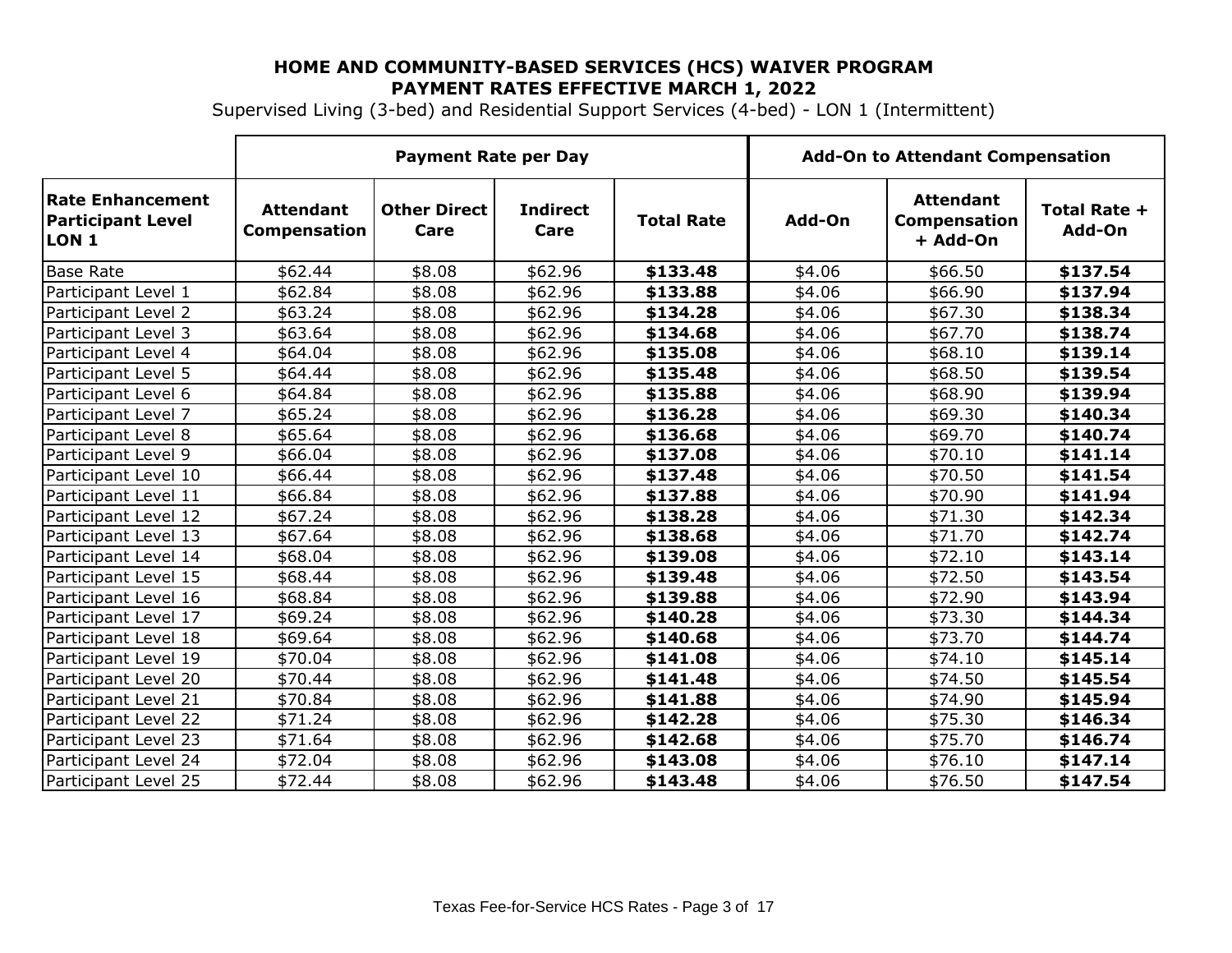Supervised Living (3-bed) and Residential Support Services (4-bed) - LON 5 (Limited)

|                                                                         | <b>Payment Rate per Day</b>      |                             |                         | <b>Add-On to Attendant Compensation</b> |        |                                                     |                        |
|-------------------------------------------------------------------------|----------------------------------|-----------------------------|-------------------------|-----------------------------------------|--------|-----------------------------------------------------|------------------------|
| <b>Rate Enhancement</b><br><b>Participant Level</b><br>LON <sub>5</sub> | <b>Attendant</b><br>Compensation | <b>Other Direct</b><br>Care | <b>Indirect</b><br>Care | <b>Total Rate</b>                       | Add-On | <b>Attendant</b><br><b>Compensation</b><br>+ Add-On | Total Rate +<br>Add-On |
| <b>Base Rate</b>                                                        | \$69.68                          | \$9.03                      | \$63.23                 | \$141.94                                | \$4.53 | \$74.21                                             | \$146.47               |
| Participant Level 1                                                     | \$70.08                          | \$9.03                      | \$63.23                 | \$142.34                                | \$4.53 | \$74.61                                             | \$146.87               |
| Participant Level 2                                                     | \$70.48                          | \$9.03                      | \$63.23                 | \$142.74                                | \$4.53 | \$75.01                                             | \$147.27               |
| Participant Level 3                                                     | \$70.88                          | \$9.03                      | \$63.23                 | \$143.14                                | \$4.53 | \$75.41                                             | \$147.67               |
| Participant Level 4                                                     | \$71.28                          | \$9.03                      | \$63.23                 | \$143.54                                | \$4.53 | \$75.81                                             | \$148.07               |
| Participant Level 5                                                     | \$71.68                          | \$9.03                      | \$63.23                 | \$143.94                                | \$4.53 | \$76.21                                             | \$148.47               |
| Participant Level 6                                                     | \$72.08                          | \$9.03                      | \$63.23                 | \$144.34                                | \$4.53 | \$76.61                                             | \$148.87               |
| Participant Level 7                                                     | \$72.48                          | \$9.03                      | \$63.23                 | \$144.74                                | \$4.53 | \$77.01                                             | \$149.27               |
| Participant Level 8                                                     | \$72.88                          | \$9.03                      | \$63.23                 | \$145.14                                | \$4.53 | \$77.41                                             | \$149.67               |
| Participant Level 9                                                     | \$73.28                          | \$9.03                      | \$63.23                 | \$145.54                                | \$4.53 | \$77.81                                             | \$150.07               |
| Participant Level 10                                                    | \$73.68                          | \$9.03                      | \$63.23                 | \$145.94                                | \$4.53 | \$78.21                                             | \$150.47               |
| Participant Level 11                                                    | \$74.08                          | \$9.03                      | \$63.23                 | \$146.34                                | \$4.53 | \$78.61                                             | \$150.87               |
| Participant Level 12                                                    | \$74.48                          | \$9.03                      | \$63.23                 | \$146.74                                | \$4.53 | \$79.01                                             | \$151.27               |
| Participant Level 13                                                    | \$74.88                          | \$9.03                      | \$63.23                 | \$147.14                                | \$4.53 | \$79.41                                             | \$151.67               |
| Participant Level 14                                                    | \$75.28                          | \$9.03                      | \$63.23                 | \$147.54                                | \$4.53 | \$79.81                                             | \$152.07               |
| Participant Level 15                                                    | \$75.68                          | \$9.03                      | \$63.23                 | \$147.94                                | \$4.53 | \$80.21                                             | \$152.47               |
| Participant Level 16                                                    | \$76.08                          | \$9.03                      | \$63.23                 | \$148.34                                | \$4.53 | \$80.61                                             | \$152.87               |
| Participant Level 17                                                    | \$76.48                          | \$9.03                      | \$63.23                 | \$148.74                                | \$4.53 | \$81.01                                             | \$153.27               |
| Participant Level 18                                                    | \$76.88                          | \$9.03                      | \$63.23                 | \$149.14                                | \$4.53 | \$81.41                                             | \$153.67               |
| Participant Level 19                                                    | \$77.28                          | \$9.03                      | \$63.23                 | \$149.54                                | \$4.53 | \$81.81                                             | \$154.07               |
| Participant Level 20                                                    | \$77.68                          | \$9.03                      | \$63.23                 | \$149.94                                | \$4.53 | \$82.21                                             | \$154.47               |
| Participant Level 21                                                    | \$78.08                          | \$9.03                      | \$63.23                 | \$150.34                                | \$4.53 | \$82.61                                             | \$154.87               |
| Participant Level 22                                                    | \$78.48                          | \$9.03                      | \$63.23                 | \$150.74                                | \$4.53 | \$83.01                                             | \$155.27               |
| Participant Level 23                                                    | \$78.88                          | \$9.03                      | \$63.23                 | \$151.14                                | \$4.53 | \$83.41                                             | \$155.67               |
| Participant Level 24                                                    | \$79.28                          | \$9.03                      | \$63.23                 | \$151.54                                | \$4.53 | \$83.81                                             | \$156.07               |
| Participant Level 25                                                    | \$79.68                          | \$9.03                      | \$63.23                 | \$151.94                                | \$4.53 | \$84.21                                             | \$156.47               |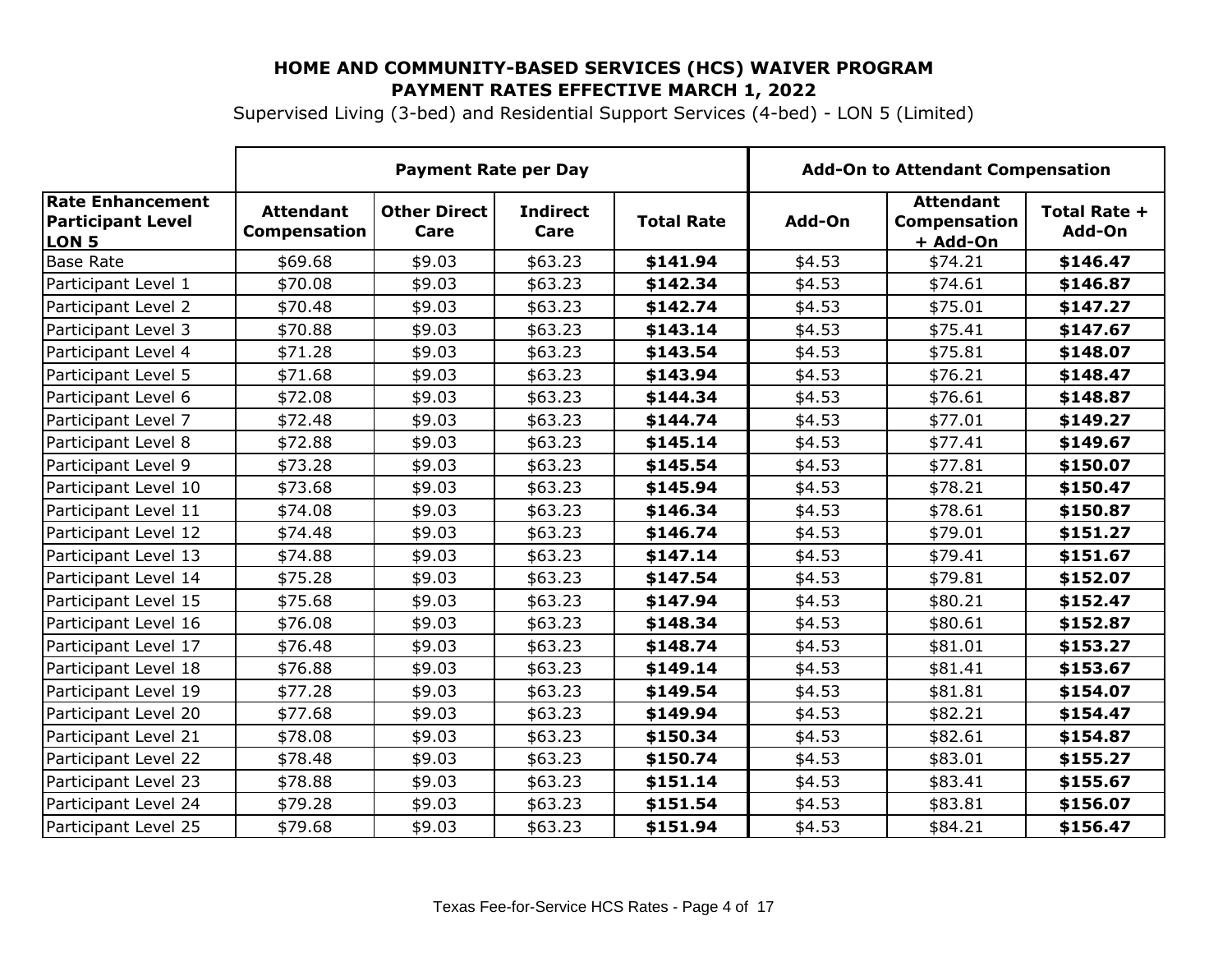Supervised Living (3-bed) and Residential Support Services (4-bed) - LON 8 (Extensive)

|                                                                     | <b>Payment Rate per Day</b>             |                             |                         |                   | <b>Add-On to Attendant Compensation</b> |                                              |                        |
|---------------------------------------------------------------------|-----------------------------------------|-----------------------------|-------------------------|-------------------|-----------------------------------------|----------------------------------------------|------------------------|
| <b>Rate Enhancement</b><br><b>Participant Level</b><br><b>LON 8</b> | <b>Attendant</b><br><b>Compensation</b> | <b>Other Direct</b><br>Care | <b>Indirect</b><br>Care | <b>Total Rate</b> | Add-On                                  | <b>Attendant</b><br>Compensation<br>+ Add-On | Total Rate +<br>Add-On |
| <b>Base Rate</b>                                                    | \$80.26                                 | \$10.40                     | \$63.61                 | \$154.27          | \$5.22                                  | \$85.48                                      | \$159.49               |
| Participant Level 1                                                 | \$80.66                                 | \$10.40                     | \$63.61                 | \$154.67          | \$5.22                                  | \$85.88                                      | \$159.89               |
| Participant Level 2                                                 | \$81.06                                 | \$10.40                     | \$63.61                 | \$155.07          | \$5.22                                  | \$86.28                                      | \$160.29               |
| Participant Level 3                                                 | \$81.46                                 | \$10.40                     | \$63.61                 | \$155.47          | \$5.22                                  | \$86.68                                      | \$160.69               |
| Participant Level 4                                                 | \$81.86                                 | \$10.40                     | \$63.61                 | \$155.87          | \$5.22                                  | \$87.08                                      | \$161.09               |
| Participant Level 5                                                 | \$82.26                                 | \$10.40                     | \$63.61                 | \$156.27          | \$5.22                                  | \$87.48                                      | \$161.49               |
| Participant Level 6                                                 | \$82.66                                 | \$10.40                     | \$63.61                 | \$156.67          | \$5.22                                  | \$87.88                                      | \$161.89               |
| Participant Level 7                                                 | \$83.06                                 | \$10.40                     | \$63.61                 | \$157.07          | \$5.22                                  | \$88.28                                      | \$162.29               |
| Participant Level 8                                                 | \$83.46                                 | \$10.40                     | \$63.61                 | \$157.47          | \$5.22                                  | \$88.68                                      | \$162.69               |
| Participant Level 9                                                 | \$83.86                                 | \$10.40                     | \$63.61                 | \$157.87          | \$5.22                                  | \$89.08                                      | \$163.09               |
| Participant Level 10                                                | \$84.26                                 | \$10.40                     | \$63.61                 | \$158.27          | \$5.22                                  | \$89.48                                      | \$163.49               |
| Participant Level 11                                                | \$84.66                                 | \$10.40                     | \$63.61                 | \$158.67          | \$5.22                                  | \$89.88                                      | \$163.89               |
| Participant Level 12                                                | \$85.06                                 | \$10.40                     | \$63.61                 | \$159.07          | \$5.22                                  | \$90.28                                      | \$164.29               |
| Participant Level 13                                                | \$85.46                                 | \$10.40                     | \$63.61                 | \$159.47          | \$5.22                                  | \$90.68                                      | \$164.69               |
| Participant Level 14                                                | \$85.86                                 | \$10.40                     | \$63.61                 | \$159.87          | \$5.22                                  | \$91.08                                      | \$165.09               |
| Participant Level 15                                                | \$86.26                                 | \$10.40                     | \$63.61                 | \$160.27          | \$5.22                                  | \$91.48                                      | \$165.49               |
| Participant Level 16                                                | \$86.66                                 | \$10.40                     | \$63.61                 | \$160.67          | \$5.22                                  | \$91.88                                      | \$165.89               |
| Participant Level 17                                                | \$87.06                                 | \$10.40                     | \$63.61                 | \$161.07          | \$5.22                                  | \$92.28                                      | \$166.29               |
| Participant Level 18                                                | \$87.46                                 | \$10.40                     | \$63.61                 | \$161.47          | \$5.22                                  | \$92.68                                      | \$166.69               |
| Participant Level 19                                                | \$87.86                                 | \$10.40                     | \$63.61                 | \$161.87          | \$5.22                                  | \$93.08                                      | \$167.09               |
| Participant Level 20                                                | \$88.26                                 | \$10.40                     | \$63.61                 | \$162.27          | \$5.22                                  | \$93.48                                      | \$167.49               |
| Participant Level 21                                                | \$88.66                                 | \$10.40                     | \$63.61                 | \$162.67          | \$5.22                                  | \$93.88                                      | \$167.89               |
| Participant Level 22                                                | \$89.06                                 | \$10.40                     | \$63.61                 | \$163.07          | \$5.22                                  | \$94.28                                      | \$168.29               |
| Participant Level 23                                                | \$89.46                                 | \$10.40                     | \$63.61                 | \$163.47          | \$5.22                                  | \$94.68                                      | \$168.69               |
| Participant Level 24                                                | \$89.86                                 | \$10.40                     | \$63.61                 | \$163.87          | \$5.22                                  | \$95.08                                      | \$169.09               |
| Participant Level 25                                                | \$90.26                                 | \$10.40                     | \$63.61                 | \$164.27          | \$5.22                                  | \$95.48                                      | \$169.49               |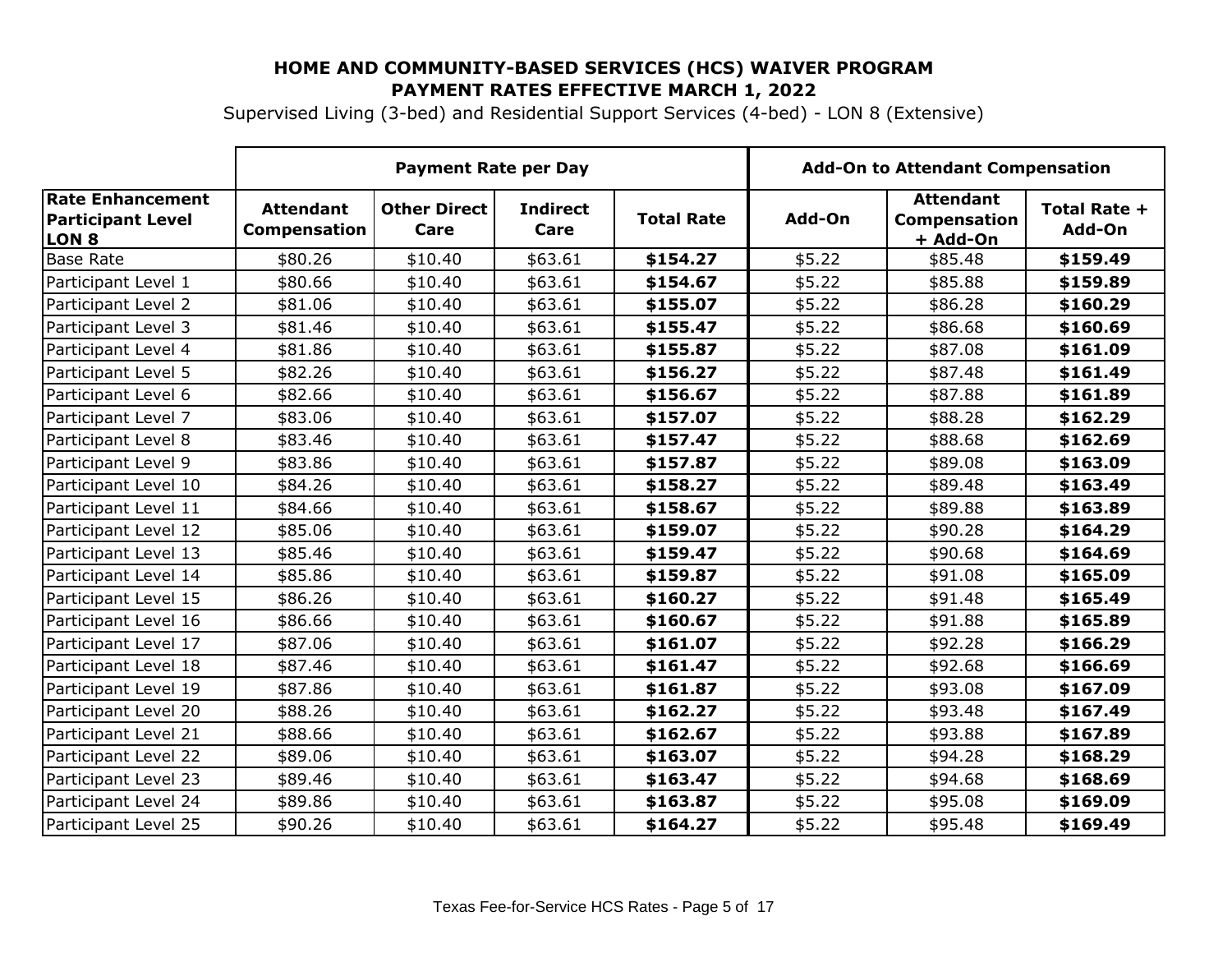Supervised Living (3-bed) and Residential Support Services (4-bed) - LON 6 (Pervasive)

|                                                                         | <b>Payment Rate per Day</b>             |                             |                         | <b>Add-On to Attendant Compensation</b> |        |                                                     |                        |
|-------------------------------------------------------------------------|-----------------------------------------|-----------------------------|-------------------------|-----------------------------------------|--------|-----------------------------------------------------|------------------------|
| <b>Rate Enhancement</b><br><b>Participant Level</b><br>LON <sub>6</sub> | <b>Attendant</b><br><b>Compensation</b> | <b>Other Direct</b><br>Care | <b>Indirect</b><br>Care | <b>Total Rate</b>                       | Add-On | <b>Attendant</b><br><b>Compensation</b><br>+ Add-On | Total Rate +<br>Add-On |
| <b>Base Rate</b>                                                        | \$98.31                                 | \$12.70                     | \$64.22                 | \$175.23                                | \$6.04 | \$104.35                                            | \$181.27               |
| Participant Level 1                                                     | \$98.71                                 | \$12.70                     | \$64.22                 | \$175.63                                | \$6.04 | \$104.75                                            | \$181.67               |
| Participant Level 2                                                     | \$99.11                                 | \$12.70                     | \$64.22                 | \$176.03                                | \$6.04 | \$105.15                                            | \$182.07               |
| Participant Level 3                                                     | \$99.51                                 | \$12.70                     | \$64.22                 | \$176.43                                | \$6.04 | \$105.55                                            | \$182.47               |
| Participant Level 4                                                     | \$99.91                                 | \$12.70                     | \$64.22                 | \$176.83                                | \$6.04 | \$105.95                                            | \$182.87               |
| Participant Level 5                                                     | \$100.31                                | \$12.70                     | \$64.22                 | \$177.23                                | \$6.04 | \$106.35                                            | \$183.27               |
| Participant Level 6                                                     | \$100.71                                | \$12.70                     | \$64.22                 | \$177.63                                | \$6.04 | \$106.75                                            | \$183.67               |
| Participant Level 7                                                     | \$101.11                                | \$12.70                     | \$64.22                 | \$178.03                                | \$6.04 | \$107.15                                            | \$184.07               |
| Participant Level 8                                                     | \$101.51                                | \$12.70                     | \$64.22                 | \$178.43                                | \$6.04 | \$107.55                                            | \$184.47               |
| Participant Level 9                                                     | \$101.91                                | \$12.70                     | \$64.22                 | \$178.83                                | \$6.04 | \$107.95                                            | \$184.87               |
| Participant Level 10                                                    | \$102.31                                | \$12.70                     | \$64.22                 | \$179.23                                | \$6.04 | \$108.35                                            | \$185.27               |
| Participant Level 11                                                    | \$102.71                                | \$12.70                     | \$64.22                 | \$179.63                                | \$6.04 | \$108.75                                            | \$185.67               |
| Participant Level 12                                                    | \$103.11                                | \$12.70                     | \$64.22                 | \$180.03                                | \$6.04 | \$109.15                                            | \$186.07               |
| Participant Level 13                                                    | \$103.51                                | \$12.70                     | \$64.22                 | \$180.43                                | \$6.04 | \$109.55                                            | \$186.47               |
| Participant Level 14                                                    | \$103.91                                | \$12.70                     | \$64.22                 | \$180.83                                | \$6.04 | \$109.95                                            | \$186.87               |
| Participant Level 15                                                    | \$104.31                                | \$12.70                     | \$64.22                 | \$181.23                                | \$6.04 | \$110.35                                            | \$187.27               |
| Participant Level 16                                                    | \$104.71                                | \$12.70                     | \$64.22                 | \$181.63                                | \$6.04 | \$110.75                                            | \$187.67               |
| Participant Level 17                                                    | \$105.11                                | \$12.70                     | \$64.22                 | \$182.03                                | \$6.04 | \$111.15                                            | \$188.07               |
| Participant Level 18                                                    | \$105.51                                | \$12.70                     | \$64.22                 | \$182.43                                | \$6.04 | \$111.55                                            | \$188.47               |
| Participant Level 19                                                    | \$105.91                                | \$12.70                     | \$64.22                 | \$182.83                                | \$6.04 | \$111.95                                            | \$188.87               |
| Participant Level 20                                                    | \$106.31                                | \$12.70                     | \$64.22                 | \$183.23                                | \$6.04 | \$112.35                                            | \$189.27               |
| Participant Level 21                                                    | \$106.71                                | \$12.70                     | \$64.22                 | \$183.63                                | \$6.04 | \$112.75                                            | \$189.67               |
| Participant Level 22                                                    | \$107.11                                | \$12.70                     | \$64.22                 | \$184.03                                | \$6.04 | \$113.15                                            | \$190.07               |
| Participant Level 23                                                    | \$107.51                                | \$12.70                     | \$64.22                 | \$184.43                                | \$6.04 | \$113.55                                            | \$190.47               |
| Participant Level 24                                                    | \$107.91                                | \$12.70                     | \$64.22                 | \$184.83                                | \$6.04 | \$113.95                                            | \$190.87               |
| Participant Level 25                                                    | \$108.31                                | \$12.70                     | \$64.22                 | \$185.23                                | \$6.04 | \$114.35                                            | \$191.27               |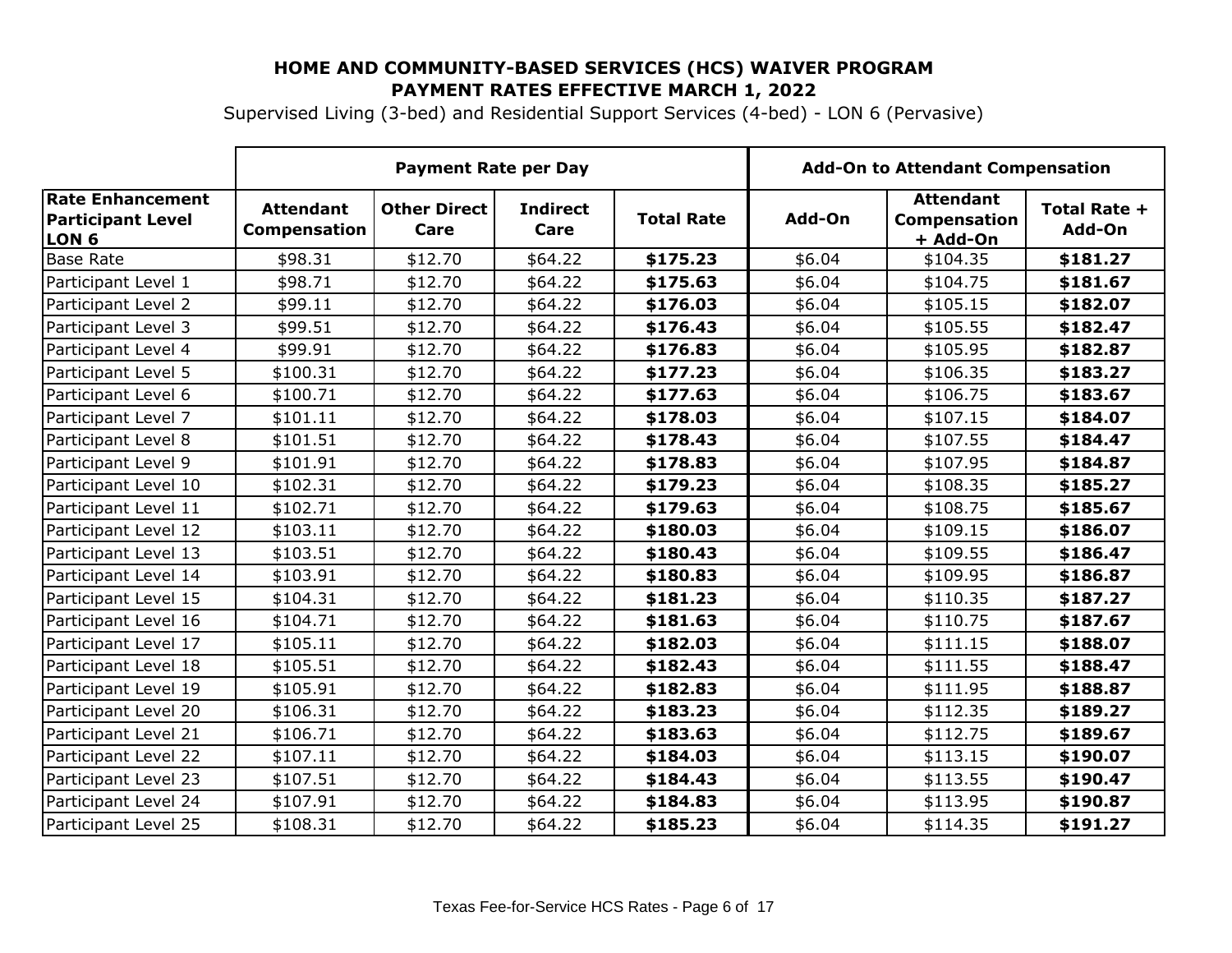Supervised Living (3-bed) and Residential Support Services (4-bed) - LON 9 (Pervasive+)

|                                                                         | <b>Payment Rate per Day</b>             |                             |                         |                   | <b>Add-On to Attendant Compensation</b> |                                              |                        |
|-------------------------------------------------------------------------|-----------------------------------------|-----------------------------|-------------------------|-------------------|-----------------------------------------|----------------------------------------------|------------------------|
| <b>Rate Enhancement</b><br><b>Participant Level</b><br>LON <sub>9</sub> | <b>Attendant</b><br><b>Compensation</b> | <b>Other Direct</b><br>Care | <b>Indirect</b><br>Care | <b>Total Rate</b> | Add-On                                  | <b>Attendant</b><br>Compensation<br>+ Add-On | Total Rate +<br>Add-On |
| <b>Base Rate</b>                                                        | \$171.65                                | \$21.90                     | \$66.71                 | \$260.26          | \$8.45                                  | \$180.10                                     | \$268.71               |
| Participant Level 1                                                     | \$172.05                                | \$21.90                     | \$66.71                 | \$260.66          | \$8.45                                  | \$180.50                                     | \$269.11               |
| Participant Level 2                                                     | \$172.45                                | \$21.90                     | \$66.71                 | \$261.06          | \$8.45                                  | \$180.90                                     | \$269.51               |
| Participant Level 3                                                     | \$172.85                                | \$21.90                     | \$66.71                 | \$261.46          | \$8.45                                  | \$181.30                                     | \$269.91               |
| Participant Level 4                                                     | \$173.25                                | \$21.90                     | \$66.71                 | \$261.86          | \$8.45                                  | \$181.70                                     | \$270.31               |
| Participant Level 5                                                     | \$173.65                                | \$21.90                     | \$66.71                 | \$262.26          | \$8.45                                  | \$182.10                                     | \$270.71               |
| Participant Level 6                                                     | \$174.05                                | \$21.90                     | \$66.71                 | \$262.66          | \$8.45                                  | \$182.50                                     | \$271.11               |
| Participant Level 7                                                     | \$174.45                                | \$21.90                     | \$66.71                 | \$263.06          | \$8.45                                  | \$182.90                                     | \$271.51               |
| Participant Level 8                                                     | \$174.85                                | \$21.90                     | \$66.71                 | \$263.46          | \$8.45                                  | \$183.30                                     | \$271.91               |
| Participant Level 9                                                     | \$175.25                                | \$21.90                     | \$66.71                 | \$263.86          | \$8.45                                  | \$183.70                                     | \$272.31               |
| Participant Level 10                                                    | \$175.65                                | \$21.90                     | \$66.71                 | \$264.26          | \$8.45                                  | \$184.10                                     | \$272.71               |
| Participant Level 11                                                    | \$176.05                                | \$21.90                     | \$66.71                 | \$264.66          | \$8.45                                  | \$184.50                                     | \$273.11               |
| Participant Level 12                                                    | \$176.45                                | \$21.90                     | \$66.71                 | \$265.06          | \$8.45                                  | \$184.90                                     | \$273.51               |
| Participant Level 13                                                    | \$176.85                                | \$21.90                     | \$66.71                 | \$265.46          | \$8.45                                  | \$185.30                                     | \$273.91               |
| Participant Level 14                                                    | \$177.25                                | \$21.90                     | \$66.71                 | \$265.86          | \$8.45                                  | \$185.70                                     | \$274.31               |
| Participant Level 15                                                    | \$177.65                                | \$21.90                     | \$66.71                 | \$266.26          | \$8.45                                  | \$186.10                                     | \$274.71               |
| Participant Level 16                                                    | \$178.05                                | \$21.90                     | \$66.71                 | \$266.66          | \$8.45                                  | \$186.50                                     | \$275.11               |
| Participant Level 17                                                    | \$178.45                                | \$21.90                     | \$66.71                 | \$267.06          | \$8.45                                  | \$186.90                                     | \$275.51               |
| Participant Level 18                                                    | \$178.85                                | \$21.90                     | \$66.71                 | \$267.46          | \$8.45                                  | \$187.30                                     | \$275.91               |
| Participant Level 19                                                    | \$179.25                                | \$21.90                     | \$66.71                 | \$267.86          | \$8.45                                  | \$187.70                                     | \$276.31               |
| Participant Level 20                                                    | \$179.65                                | \$21.90                     | \$66.71                 | \$268.26          | \$8.45                                  | \$188.10                                     | \$276.71               |
| Participant Level 21                                                    | \$180.05                                | \$21.90                     | \$66.71                 | \$268.66          | \$8.45                                  | \$188.50                                     | \$277.11               |
| Participant Level 22                                                    | \$180.45                                | \$21.90                     | \$66.71                 | \$269.06          | \$8.45                                  | \$188.90                                     | \$277.51               |
| Participant Level 23                                                    | \$180.85                                | \$21.90                     | \$66.71                 | \$269.46          | \$8.45                                  | \$189.30                                     | \$277.91               |
| Participant Level 24                                                    | \$181.25                                | \$21.90                     | \$66.71                 | \$269.86          | \$8.45                                  | \$189.70                                     | \$278.31               |
| Participant Level 25                                                    | \$181.65                                | \$21.90                     | \$66.71                 | \$270.26          | \$8.45                                  | \$190.10                                     | \$278.71               |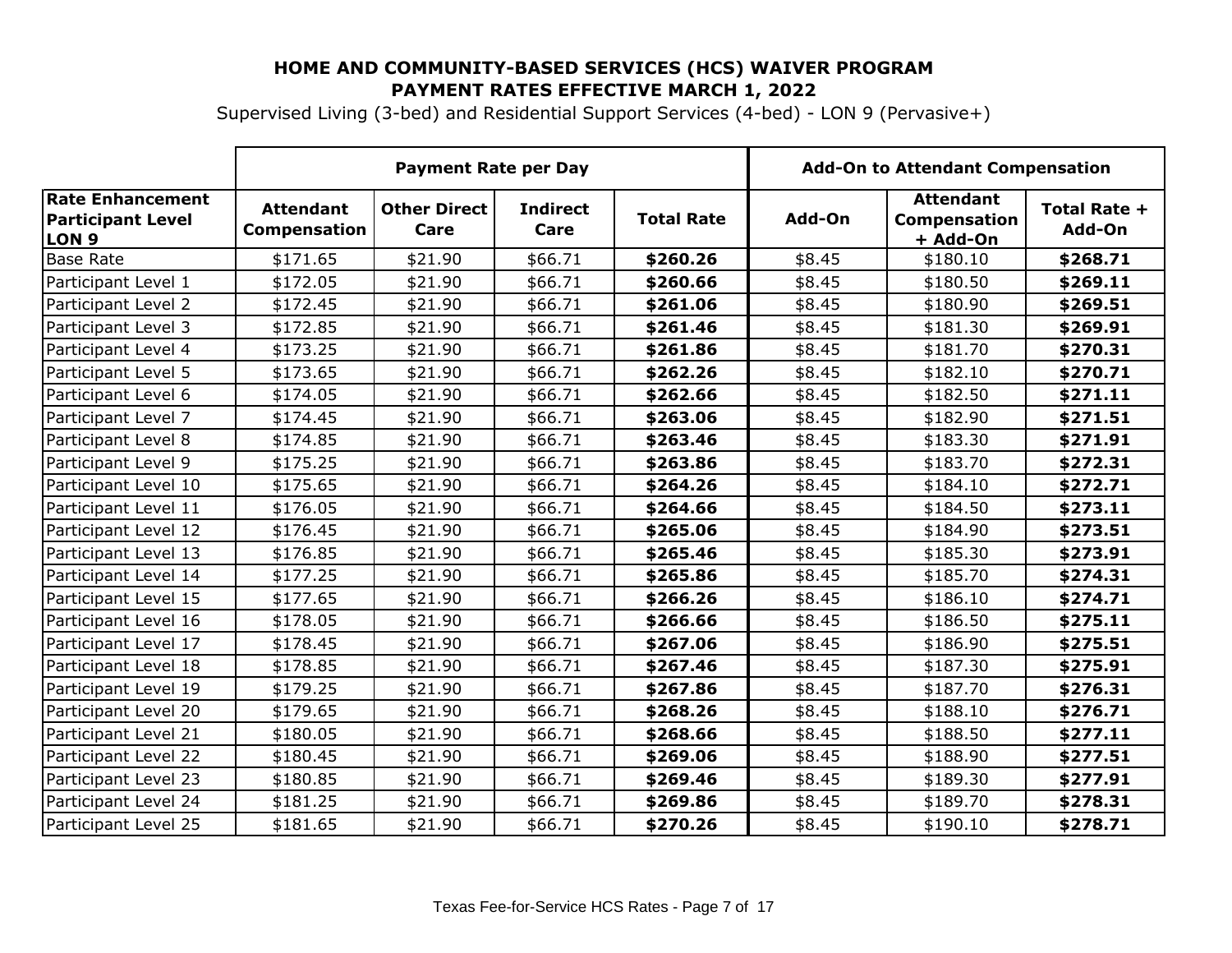|                                       | <b>Payment Rate per Day</b>                         |              |                         |              |  |  |
|---------------------------------------|-----------------------------------------------------|--------------|-------------------------|--------------|--|--|
| <b>Rate Enhancement Service Level</b> | <b>Attendant</b><br><b>Compensation Direct Care</b> | <b>Other</b> | <b>Indirect</b><br>Care | <b>Total</b> |  |  |
| Day Habilitation* - per day           |                                                     |              |                         |              |  |  |
| LON 1 (Intermittent)                  |                                                     |              |                         |              |  |  |
| <b>Intermittent - Base Rate</b>       | \$8.63                                              | \$1.73       | \$17.77                 | \$28.13      |  |  |
| Intermittent - Participant Level 1    | \$8.73                                              | \$1.73       | \$17.77                 | \$28.23      |  |  |
| Intermittent - Participant Level 2    | \$8.83                                              | \$1.73       | \$17.77                 | \$28.33      |  |  |
| Intermittent - Participant Level 3    | \$8.93                                              | \$1.73       | \$17.77                 | \$28.43      |  |  |
| Intermittent - Participant Level 4    | \$9.03                                              | \$1.73       | \$17.77                 | \$28.53      |  |  |
| Intermittent - Participant Level 5    | \$9.13                                              | \$1.73       | \$17.77                 | \$28.63      |  |  |
| Intermittent - Participant Level 6    | \$9.23                                              | \$1.73       | \$17.77                 | \$28.73      |  |  |
| Intermittent - Participant Level 7    | \$9.33                                              | \$1.73       | \$17.77                 | \$28.83      |  |  |
| Intermittent - Participant Level 8    | \$9.43                                              | \$1.73       | \$17.77                 | \$28.93      |  |  |
| Intermittent - Participant Level 9    | \$9.53                                              | \$1.73       | \$17.77                 | \$29.03      |  |  |
| Intermittent - Participant Level 10   | \$9.63                                              | \$1.73       | \$17.77                 | \$29.13      |  |  |
| Intermittent - Participant Level 11   | \$9.73                                              | \$1.73       | \$17.77                 | \$29.23      |  |  |
| Intermittent - Participant Level 12   | \$9.83                                              | \$1.73       | \$17.77                 | \$29.33      |  |  |
| Intermittent - Participant Level 13   | \$9.93                                              | \$1.73       | \$17.77                 | \$29.43      |  |  |
| Intermittent - Participant Level 14   | \$10.03                                             | \$1.73       | \$17.77                 | \$29.53      |  |  |
| Intermittent - Participant Level 15   | \$10.13                                             | \$1.73       | \$17.77                 | \$29.63      |  |  |
| Intermittent - Participant Level 16   | \$10.23                                             | \$1.73       | \$17.77                 | \$29.73      |  |  |
| Intermittent - Participant Level 17   | \$10.33                                             | \$1.73       | \$17.77                 | \$29.83      |  |  |
| Intermittent - Participant Level 18   | \$10.43                                             | \$1.73       | \$17.77                 | \$29.93      |  |  |
| Intermittent - Participant Level 19   | \$10.53                                             | \$1.73       | \$17.77                 | \$30.03      |  |  |
| Intermittent - Participant Level 20   | \$10.63                                             | \$1.73       | \$17.77                 | \$30.13      |  |  |
| Intermittent - Participant Level 21   | \$10.73                                             | \$1.73       | \$17.77                 | \$30.23      |  |  |
| Intermittent - Participant Level 22   | \$10.83                                             | \$1.73       | \$17.77                 | \$30.33      |  |  |
| Intermittent - Participant Level 23   | \$10.93                                             | \$1.73       | \$17.77                 | \$30.43      |  |  |
| Intermittent - Participant Level 24   | \$11.03                                             | \$1.73       | \$17.77                 | \$30.53      |  |  |
| Intermittent - Participant Level 25   | \$11.13                                             | \$1.73       | \$17.77                 | \$30.63      |  |  |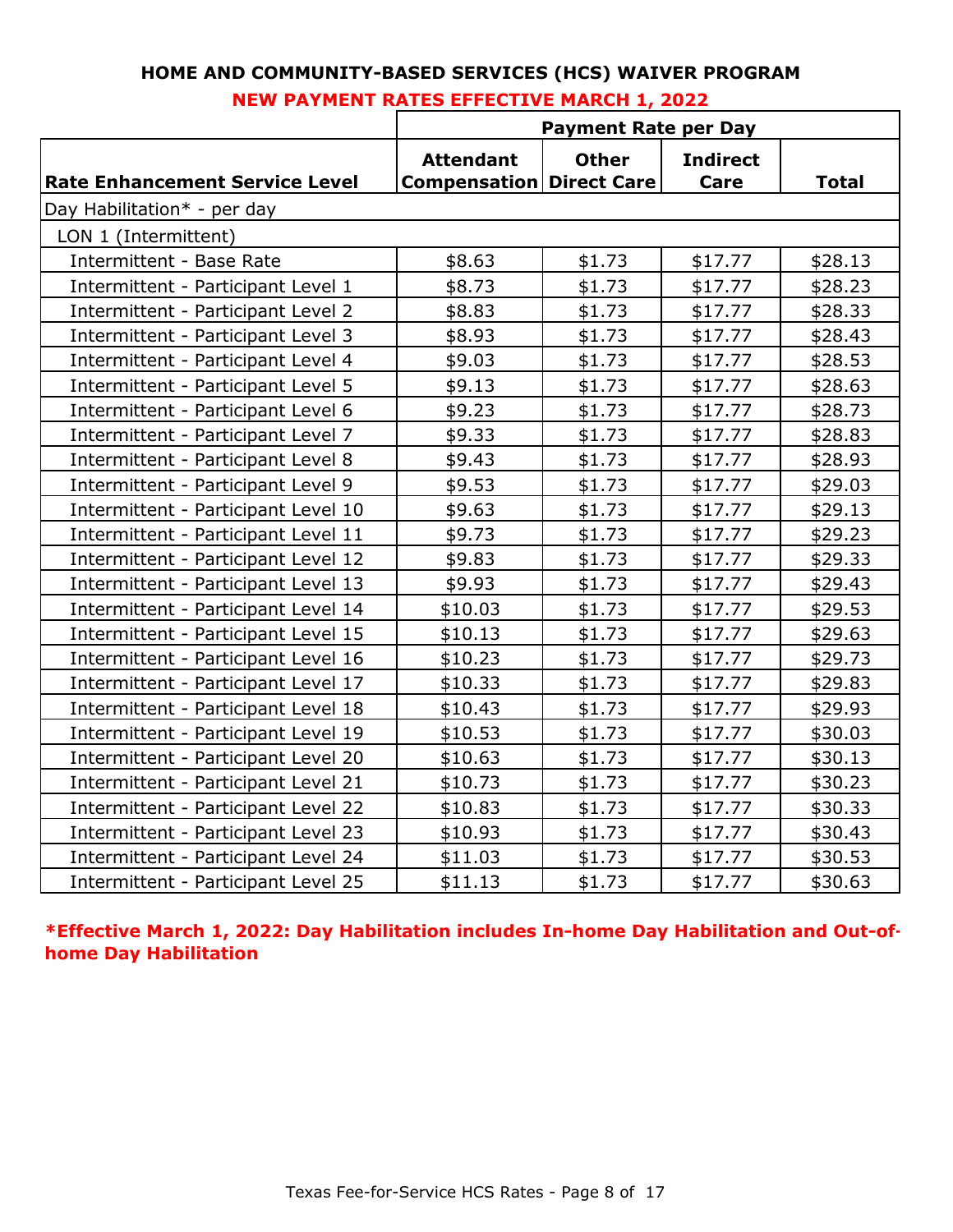| HOME AND COMMUNITY-BASED SERVICES (HCS) WAIVER PROGRAM |  |
|--------------------------------------------------------|--|
| <b>NEW PAYMENT RATES EFFECTIVE MARCH 1, 2022</b>       |  |

|                                       | <b>Payment Rate per Day</b>                         |              |                         |              |  |  |  |
|---------------------------------------|-----------------------------------------------------|--------------|-------------------------|--------------|--|--|--|
| <b>Rate Enhancement Service Level</b> | <b>Attendant</b><br><b>Compensation Direct Care</b> | <b>Other</b> | <b>Indirect</b><br>Care | <b>Total</b> |  |  |  |
| Day Habilitation* - per day           |                                                     |              |                         |              |  |  |  |
| LON 5 (Limited)                       |                                                     |              |                         |              |  |  |  |
| Limited - Base Rate                   | \$10.84                                             | \$2.37       | \$17.74                 | \$30.95      |  |  |  |
| Limited - Participant Level 1         | \$10.94                                             | \$2.37       | \$17.74                 | \$31.05      |  |  |  |
| Limited - Participant Level 2         | \$11.04                                             | \$2.37       | \$17.74                 | \$31.15      |  |  |  |
| Limited - Participant Level 3         | \$11.14                                             | \$2.37       | \$17.74                 | \$31.25      |  |  |  |
| Limited - Participant Level 4         | \$11.24                                             | \$2.37       | \$17.74                 | \$31.35      |  |  |  |
| Limited - Participant Level 5         | \$11.34                                             | \$2.37       | \$17.74                 | \$31.45      |  |  |  |
| Limited - Participant Level 6         | \$11.44                                             | \$2.37       | \$17.74                 | \$31.55      |  |  |  |
| Limited - Participant Level 7         | \$11.54                                             | \$2.37       | \$17.74                 | \$31.65      |  |  |  |
| Limited - Participant Level 8         | \$11.64                                             | \$2.37       | \$17.74                 | \$31.75      |  |  |  |
| Limited - Participant Level 9         | \$11.74                                             | \$2.37       | \$17.74                 | \$31.85      |  |  |  |
| Limited - Participant Level 10        | \$11.84                                             | \$2.37       | \$17.74                 | \$31.95      |  |  |  |
| Limited - Participant Level 11        | \$11.94                                             | \$2.37       | \$17.74                 | \$32.05      |  |  |  |
| Limited - Participant Level 12        | \$12.04                                             | \$2.37       | \$17.74                 | \$32.15      |  |  |  |
| Limited - Participant Level 13        | \$12.14                                             | \$2.37       | \$17.74                 | \$32.25      |  |  |  |
| Limited - Participant Level 14        | \$12.24                                             | \$2.37       | \$17.74                 | \$32.35      |  |  |  |
| Limited - Participant Level 15        | \$12.34                                             | \$2.37       | \$17.74                 | \$32.45      |  |  |  |
| Limited - Participant Level 16        | \$12.44                                             | \$2.37       | \$17.74                 | \$32.55      |  |  |  |
| Limited - Participant Level 17        | \$12.54                                             | \$2.37       | \$17.74                 | \$32.65      |  |  |  |
| Limited - Participant Level 18        | \$12.64                                             | \$2.37       | \$17.74                 | \$32.75      |  |  |  |
| Limited - Participant Level 19        | \$12.74                                             | \$2.37       | \$17.74                 | \$32.85      |  |  |  |
| Limited - Participant Level 20        | \$12.84                                             | \$2.37       | \$17.74                 | \$32.95      |  |  |  |
| Limited - Participant Level 21        | \$12.94                                             | \$2.37       | \$17.74                 | \$33.05      |  |  |  |
| Limited - Participant Level 22        | \$13.04                                             | \$2.37       | \$17.74                 | \$33.15      |  |  |  |
| Limited - Participant Level 23        | \$13.14                                             | \$2.37       | \$17.74                 | \$33.25      |  |  |  |
| Limited - Participant Level 24        | \$13.24                                             | \$2.37       | \$17.74                 | \$33.35      |  |  |  |
| Limited - Participant Level 25        | \$13.34                                             | \$2.37       | \$17.74                 | \$33.45      |  |  |  |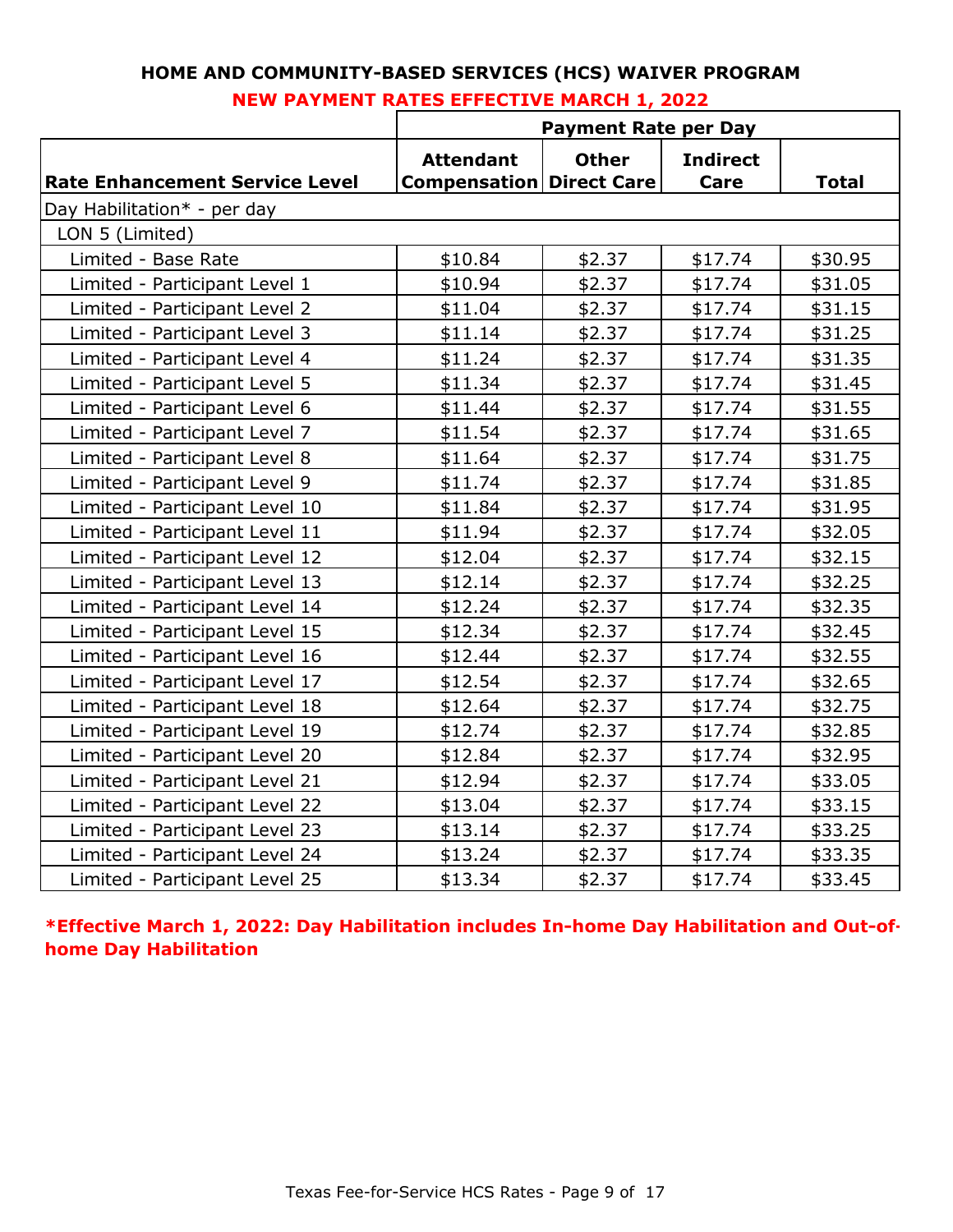|                                       |                                                     | <b>Payment Rate per Day</b> |                         |              |
|---------------------------------------|-----------------------------------------------------|-----------------------------|-------------------------|--------------|
| <b>Rate Enhancement Service Level</b> | <b>Attendant</b><br><b>Compensation Direct Care</b> | <b>Other</b>                | <b>Indirect</b><br>Care | <b>Total</b> |
| Day Habilitation* - per day           |                                                     |                             |                         |              |
| LON 8 (Extensive)                     |                                                     |                             |                         |              |
| Extensive - Base Rate                 | \$14.73                                             | \$4.03                      | \$17.81                 | \$36.57      |
| Extensive - Participant Level 1       | \$14.83                                             | \$4.03                      | \$17.81                 | \$36.67      |
| Extensive - Participant Level 2       | \$14.93                                             | \$4.03                      | \$17.81                 | \$36.77      |
| Extensive - Participant Level 3       | \$15.03                                             | \$4.03                      | \$17.81                 | \$36.87      |
| Extensive - Participant Level 4       | \$15.13                                             | \$4.03                      | \$17.81                 | \$36.97      |
| Extensive - Participant Level 5       | \$15.23                                             | \$4.03                      | \$17.81                 | \$37.07      |
| Extensive - Participant Level 6       | \$15.33                                             | \$4.03                      | \$17.81                 | \$37.17      |
| Extensive - Participant Level 7       | \$15.43                                             | \$4.03                      | \$17.81                 | \$37.27      |
| Extensive - Participant Level 8       | \$15.53                                             | \$4.03                      | \$17.81                 | \$37.37      |
| Extensive - Participant Level 9       | \$15.63                                             | \$4.03                      | \$17.81                 | \$37.47      |
| Extensive - Participant Level 10      | \$15.73                                             | \$4.03                      | \$17.81                 | \$37.57      |
| Extensive - Participant Level 11      | \$15.83                                             | \$4.03                      | \$17.81                 | \$37.67      |
| Extensive - Participant Level 12      | \$15.93                                             | \$4.03                      | \$17.81                 | \$37.77      |
| Extensive - Participant Level 13      | \$16.03                                             | \$4.03                      | \$17.81                 | \$37.87      |
| Extensive - Participant Level 14      | \$16.13                                             | \$4.03                      | \$17.81                 | \$37.97      |
| Extensive - Participant Level 15      | \$16.23                                             | \$4.03                      | \$17.81                 | \$38.07      |
| Extensive - Participant Level 16      | \$16.33                                             | \$4.03                      | \$17.81                 | \$38.17      |
| Extensive - Participant Level 17      | \$16.43                                             | \$4.03                      | \$17.81                 | \$38.27      |
| Extensive - Participant Level 18      | \$16.53                                             | \$4.03                      | \$17.81                 | \$38.37      |
| Extensive - Participant Level 19      | \$16.63                                             | \$4.03                      | \$17.81                 | \$38.47      |
| Extensive - Participant Level 20      | \$16.73                                             | \$4.03                      | \$17.81                 | \$38.57      |
| Extensive - Participant Level 21      | \$16.83                                             | \$4.03                      | \$17.81                 | \$38.67      |
| Extensive - Participant Level 22      | \$16.93                                             | \$4.03                      | \$17.81                 | \$38.77      |
| Extensive - Participant Level 23      | \$17.03                                             | \$4.03                      | \$17.81                 | \$38.87      |
| Extensive - Participant Level 24      | \$17.13                                             | \$4.03                      | \$17.81                 | \$38.97      |
| Extensive - Participant Level 25      | \$17.23                                             | \$4.03                      | \$17.81                 | \$39.07      |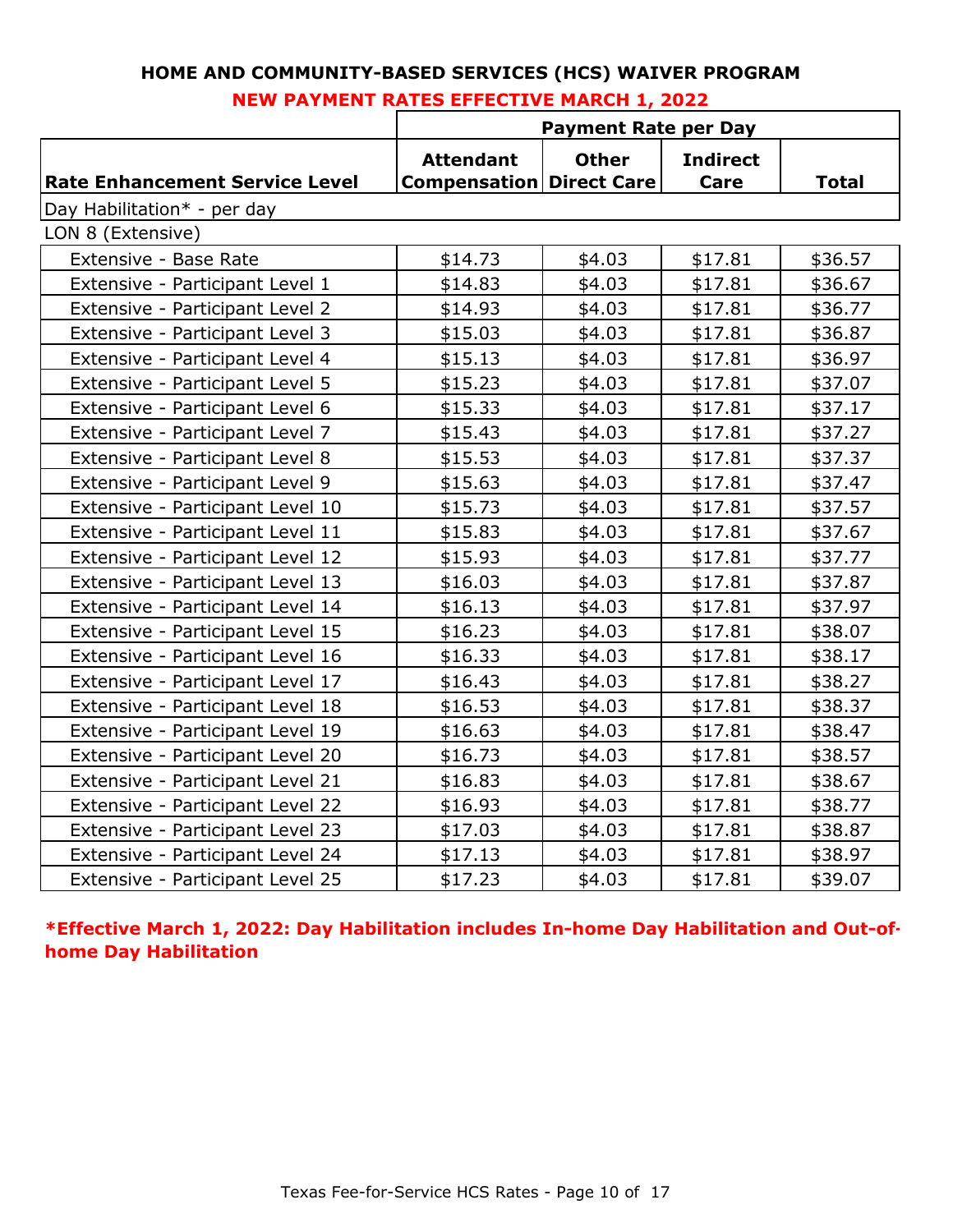| HOME AND COMMUNITY-BASED SERVICES (HCS) WAIVER PROGRAM |  |
|--------------------------------------------------------|--|
| <b>NEW PAYMENT RATES EFFECTIVE MARCH 1, 2022</b>       |  |

|                                       | <b>Payment Rate per Day</b>                         |              |                         |              |
|---------------------------------------|-----------------------------------------------------|--------------|-------------------------|--------------|
| <b>Rate Enhancement Service Level</b> | <b>Attendant</b><br><b>Compensation Direct Care</b> | <b>Other</b> | <b>Indirect</b><br>Care | <b>Total</b> |
| Day Habilitation* - per day           |                                                     |              |                         |              |
| LON 6 (Pervasive)                     |                                                     |              |                         |              |
| Pervasive - Base Rate                 | \$23.16                                             | \$6.92       | \$15.60                 | \$45.68      |
| Pervasive - Participant Level 1       | \$23.26                                             | \$6.92       | \$15.60                 | \$45.78      |
| Pervasive - Participant Level 2       | \$23.36                                             | \$6.92       | \$15.60                 | \$45.88      |
| Pervasive - Participant Level 3       | \$23.46                                             | \$6.92       | \$15.60                 | \$45.98      |
| Pervasive - Participant Level 4       | \$23.56                                             | \$6.92       | \$15.60                 | \$46.08      |
| Pervasive - Participant Level 5       | \$23.66                                             | \$6.92       | \$15.60                 | \$46.18      |
| Pervasive - Participant Level 6       | \$23.76                                             | \$6.92       | \$15.60                 | \$46.28      |
| Pervasive - Participant Level 7       | \$23.86                                             | \$6.92       | \$15.60                 | \$46.38      |
| Pervasive - Participant Level 8       | \$23.96                                             | \$6.92       | \$15.60                 | \$46.48      |
| Pervasive - Participant Level 9       | \$24.06                                             | \$6.92       | \$15.60                 | \$46.58      |
| Pervasive - Participant Level 10      | \$24.16                                             | \$6.92       | \$15.60                 | \$46.68      |
| Pervasive - Participant Level 11      | \$24.26                                             | \$6.92       | \$15.60                 | \$46.78      |
| Pervasive - Participant Level 12      | \$24.36                                             | \$6.92       | \$15.60                 | \$46.88      |
| Pervasive - Participant Level 13      | \$24.46                                             | \$6.92       | \$15.60                 | \$46.98      |
| Pervasive - Participant Level 14      | \$24.56                                             | \$6.92       | \$15.60                 | \$47.08      |
| Pervasive - Participant Level 15      | \$24.66                                             | \$6.92       | \$15.60                 | \$47.18      |
| Pervasive - Participant Level 16      | \$24.76                                             | \$6.92       | \$15.60                 | \$47.28      |
| Pervasive - Participant Level 17      | \$24.86                                             | \$6.92       | \$15.60                 | \$47.38      |
| Pervasive - Participant Level 18      | \$24.96                                             | \$6.92       | \$15.60                 | \$47.48      |
| Pervasive - Participant Level 19      | \$25.06                                             | \$6.92       | \$15.60                 | \$47.58      |
| Pervasive - Participant Level 20      | \$25.16                                             | \$6.92       | \$15.60                 | \$47.68      |
| Pervasive - Participant Level 21      | \$25.26                                             | \$6.92       | \$15.60                 | \$47.78      |
| Pervasive - Participant Level 22      | \$25.36                                             | \$6.92       | \$15.60                 | \$47.88      |
| Pervasive - Participant Level 23      | \$25.46                                             | \$6.92       | \$15.60                 | \$47.98      |
| Pervasive - Participant Level 24      | \$25.56                                             | \$6.92       | \$15.60                 | \$48.08      |
| Pervasive - Participant Level 25      | \$25.66                                             | \$6.92       | \$15.60                 | \$48.18      |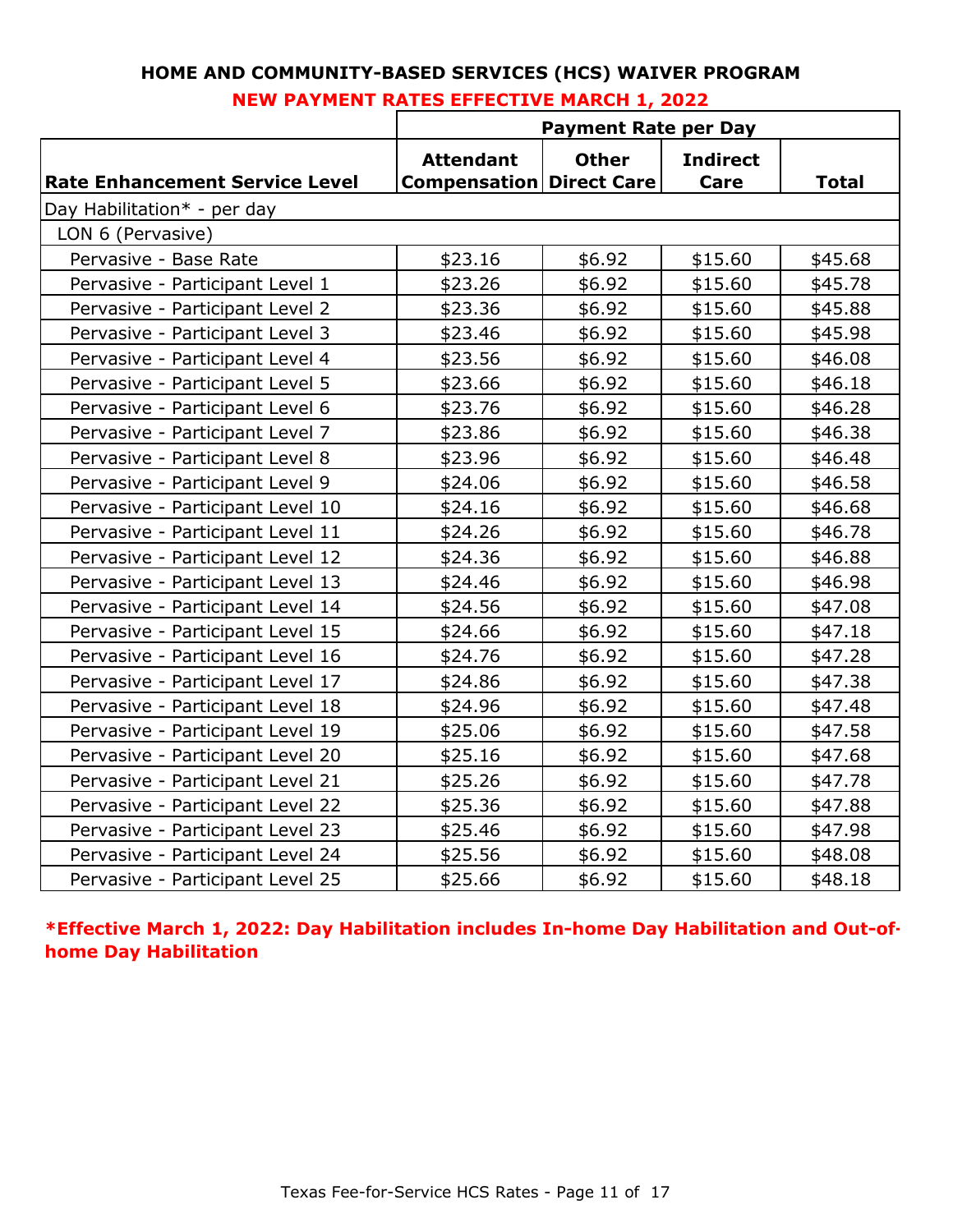|                                       | <b>Payment Rate per Day</b>                         |              |                         |              |
|---------------------------------------|-----------------------------------------------------|--------------|-------------------------|--------------|
| <b>Rate Enhancement Service Level</b> | <b>Attendant</b><br><b>Compensation Direct Care</b> | <b>Other</b> | <b>Indirect</b><br>Care | <b>Total</b> |
| Day Habilitation* - per day           |                                                     |              |                         |              |
| LON 9 (Pervasive+)                    |                                                     |              |                         |              |
| Pervasive+ - Base Rate                | \$107.61                                            | \$26.32      | \$15.57                 | \$149.50     |
| Pervasive+ - Participant Level 1      | \$107.71                                            | \$26.32      | \$15.57                 | \$149.60     |
| Pervasive+ - Participant Level 2      | \$107.81                                            | \$26.32      | \$15.57                 | \$149.70     |
| Pervasive+ - Participant Level 3      | \$107.91                                            | \$26.32      | \$15.57                 | \$149.80     |
| Pervasive+ - Participant Level 4      | \$108.01                                            | \$26.32      | \$15.57                 | \$149.90     |
| Pervasive+ - Participant Level 5      | \$108.11                                            | \$26.32      | \$15.57                 | \$150.00     |
| Pervasive+ - Participant Level 6      | \$108.21                                            | \$26.32      | \$15.57                 | \$150.10     |
| Pervasive+ - Participant Level 7      | \$108.31                                            | \$26.32      | \$15.57                 | \$150.20     |
| Pervasive+ - Participant Level 8      | \$108.41                                            | \$26.32      | \$15.57                 | \$150.30     |
| Pervasive+ - Participant Level 9      | \$108.51                                            | \$26.32      | \$15.57                 | \$150.40     |
| Pervasive+ - Participant Level 10     | \$108.61                                            | \$26.32      | \$15.57                 | \$150.50     |
| Pervasive+ - Participant Level 11     | \$108.71                                            | \$26.32      | \$15.57                 | \$150.60     |
| Pervasive+ - Participant Level 12     | \$108.81                                            | \$26.32      | \$15.57                 | \$150.70     |
| Pervasive+ - Participant Level 13     | \$108.91                                            | \$26.32      | \$15.57                 | \$150.80     |
| Pervasive+ - Participant Level 14     | \$109.01                                            | \$26.32      | \$15.57                 | \$150.90     |
| Pervasive+ - Participant Level 15     | \$109.11                                            | \$26.32      | \$15.57                 | \$151.00     |
| Pervasive+ - Participant Level 16     | \$109.21                                            | \$26.32      | \$15.57                 | \$151.10     |
| Pervasive+ - Participant Level 17     | \$109.31                                            | \$26.32      | \$15.57                 | \$151.20     |
| Pervasive+ - Participant Level 18     | \$109.41                                            | \$26.32      | \$15.57                 | \$151.30     |
| Pervasive+ - Participant Level 19     | \$109.51                                            | \$26.32      | \$15.57                 | \$151.40     |
| Pervasive+ - Participant Level 20     | \$109.61                                            | \$26.32      | \$15.57                 | \$151.50     |
| Pervasive+ - Participant Level 21     | \$109.71                                            | \$26.32      | \$15.57                 | \$151.60     |
| Pervasive+ - Participant Level 22     | \$109.81                                            | \$26.32      | \$15.57                 | \$151.70     |
| Pervasive+ - Participant Level 23     | \$109.91                                            | \$26.32      | \$15.57                 | \$151.80     |
| Pervasive+ - Participant Level 24     | \$110.01                                            | \$26.32      | \$15.57                 | \$151.90     |
| Pervasive+ - Participant Level 25     | \$110.11                                            | \$26.32      | \$15.57                 | \$152.00     |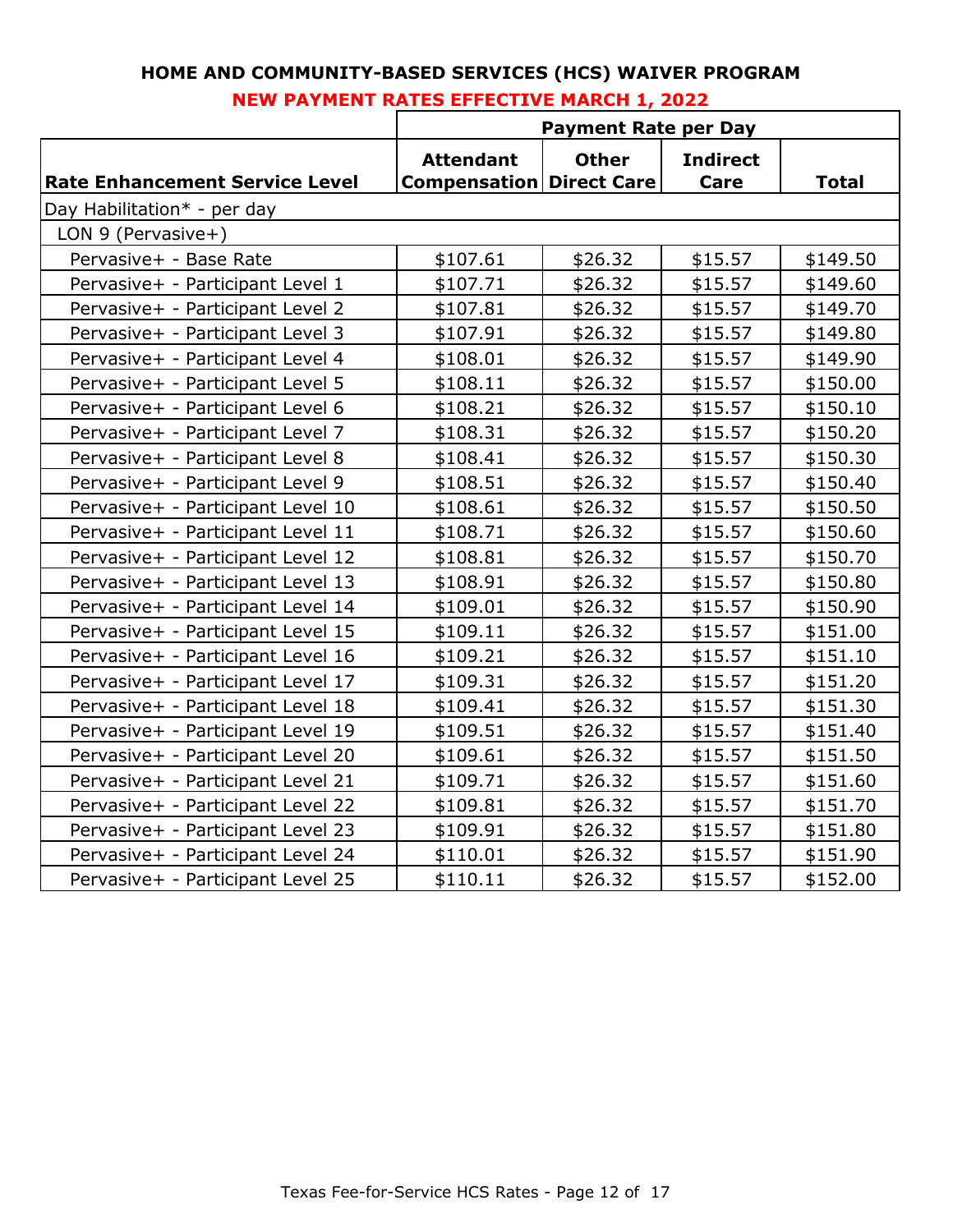|                                                         | <b>Payment Rate per Hour</b>            |                      |              |  |  |  |
|---------------------------------------------------------|-----------------------------------------|----------------------|--------------|--|--|--|
| <b>Services Eligible for Rate</b><br><b>Enhancement</b> | <b>Attendant</b><br><b>Compensation</b> | <b>Indirect Care</b> | <b>Total</b> |  |  |  |
| Supported Home Living (SHL) & SHL Transportation        |                                         |                      |              |  |  |  |
| SHL - Base Rate                                         | \$15.02                                 | \$3.21               | \$18.23      |  |  |  |
| SHL - Participant Level 1                               | \$15.07                                 | \$3.21               | \$18.28      |  |  |  |
| SHL - Participant Level 2                               | \$15.12                                 | \$3.21               | \$18.33      |  |  |  |
| SHL - Participant Level 3                               | \$15.17                                 | \$3.21               | \$18.38      |  |  |  |
| SHL - Participant Level 4                               | \$15.22                                 | \$3.21               | \$18.43      |  |  |  |
| SHL - Participant Level 5                               | \$15.27                                 | \$3.21               | \$18.48      |  |  |  |
| SHL - Participant Level 6                               | \$15.32                                 | \$3.21               | \$18.53      |  |  |  |
| SHL - Participant Level 7                               | \$15.37                                 | \$3.21               | \$18.58      |  |  |  |
| SHL - Participant Level 8                               | \$15.42                                 | \$3.21               | \$18.63      |  |  |  |
| SHL - Participant Level 9                               | \$15.47                                 | \$3.21               | \$18.68      |  |  |  |
| SHL - Participant Level 10                              | \$15.52                                 | \$3.21               | \$18.73      |  |  |  |
| SHL - Participant Level 11                              | \$15.57                                 | \$3.21               | \$18.78      |  |  |  |
| SHL - Participant Level 12                              | \$15.62                                 | \$3.21               | \$18.83      |  |  |  |
| SHL - Participant Level 13                              | \$15.67                                 | \$3.21               | \$18.88      |  |  |  |
| SHL - Participant Level 14                              | \$15.72                                 | \$3.21               | \$18.93      |  |  |  |
| SHL - Participant Level 15                              | \$15.77                                 | \$3.21               | \$18.98      |  |  |  |
| SHL - Participant Level 16                              | \$15.82                                 | \$3.21               | \$19.03      |  |  |  |
| SHL - Participant Level 17                              | \$15.87                                 | \$3.21               | \$19.08      |  |  |  |
| SHL - Participant Level 18                              | \$15.92                                 | \$3.21               | \$19.13      |  |  |  |
| SHL - Participant Level 19                              | \$15.97                                 | \$3.21               | \$19.18      |  |  |  |
| SHL - Participant Level 20                              | \$16.02                                 | \$3.21               | \$19.23      |  |  |  |
| SHL - Participant Level 21                              | \$16.07                                 | \$3.21               | \$19.28      |  |  |  |
| SHL - Participant Level 22                              | \$16.12                                 | \$3.21               | \$19.33      |  |  |  |
| SHL - Participant Level 23                              | \$16.17                                 | \$3.21               | \$19.38      |  |  |  |
| SHL - Participant Level 24                              | \$16.22                                 | \$3.21               | \$19.43      |  |  |  |
| SHL - Participant Level 25                              | \$16.27                                 | \$3.21               | \$19.48      |  |  |  |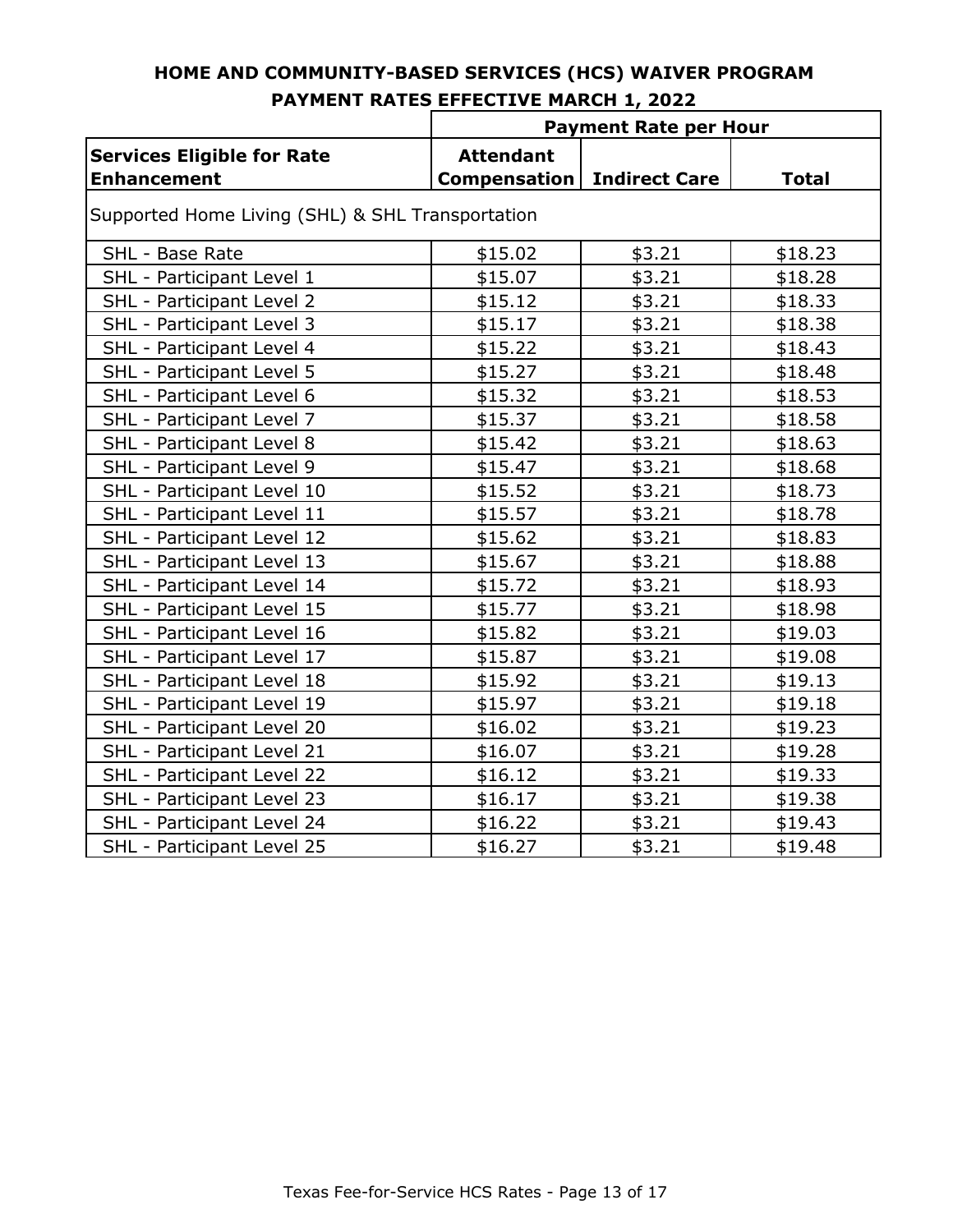|                                       | <b>Payment Rate per Hour</b>            |                       |                         |              |
|---------------------------------------|-----------------------------------------|-----------------------|-------------------------|--------------|
|                                       |                                         | <b>Other</b>          |                         |              |
| <b>Rate Enhancement Service Level</b> | <b>Attendant</b><br><b>Compensation</b> | <b>Direct</b><br>Care | <b>Indirect</b><br>Care | <b>Total</b> |
| Respite*                              |                                         |                       |                         |              |
| Respite - Base Rate                   | \$10.66                                 | \$0.00                | \$8.23                  | \$18.89      |
| Respite - Participant Level 1         | \$10.71                                 | \$0.00                | \$8.23                  | \$18.94      |
| Respite - Participant Level 2         | \$10.76                                 | \$0.00                | \$8.23                  | \$18.99      |
| Respite - Participant Level 3         | \$10.81                                 | \$0.00                | \$8.23                  | \$19.04      |
| Respite - Participant Level 4         | \$10.86                                 | \$0.00                | \$8.23                  | \$19.09      |
| Respite - Participant Level 5         | \$10.91                                 | \$0.00                | \$8.23                  | \$19.14      |
| Respite - Participant Level 6         | \$10.96                                 | \$0.00                | \$8.23                  | \$19.19      |
| Respite - Participant Level 7         | \$11.01                                 | \$0.00                | \$8.23                  | \$19.24      |
| Respite - Participant Level 8         | \$11.06                                 | \$0.00                | \$8.23                  | \$19.29      |
| Respite - Participant Level 9         | \$11.11                                 | \$0.00                | \$8.23                  | \$19.34      |
| Respite - Participant Level 10        | \$11.16                                 | \$0.00                | \$8.23                  | \$19.39      |
| Respite - Participant Level 11        | \$11.21                                 | \$0.00                | \$8.23                  | \$19.44      |
| Respite - Participant Level 12        | \$11.26                                 | \$0.00                | \$8.23                  | \$19.49      |
| Respite - Participant Level 13        | \$11.31                                 | \$0.00                | \$8.23                  | \$19.54      |
| Respite - Participant Level 14        | \$11.36                                 | \$0.00                | \$8.23                  | \$19.59      |
| Respite - Participant Level 15        | \$11.41                                 | \$0.00                | \$8.23                  | \$19.64      |
| Respite - Participant Level 16        | \$11.46                                 | \$0.00                | \$8.23                  | \$19.69      |
| Respite - Participant Level 17        | \$11.51                                 | \$0.00                | \$8.23                  | \$19.74      |
| Respite - Participant Level 18        | \$11.56                                 | \$0.00                | \$8.23                  | \$19.79      |
| Respite - Participant Level 19        | \$11.61                                 | \$0.00                | \$8.23                  | \$19.84      |
| Respite - Participant Level 20        | \$11.66                                 | \$0.00                | \$8.23                  | \$19.89      |
| Respite - Participant Level 21        | \$11.71                                 | \$0.00                | \$8.23                  | \$19.94      |
| Respite - Participant Level 22        | \$11.76                                 | \$0.00                | \$8.23                  | \$19.99      |
| Respite - Participant Level 23        | \$11.81                                 | \$0.00                | \$8.23                  | \$20.04      |
| Respite - Participant Level 24        | \$11.86                                 | \$0.00                | \$8.23                  | \$20.09      |
| Respite - Participant Level 25        | \$11.91                                 | \$0.00                | \$8.23                  | \$20.14      |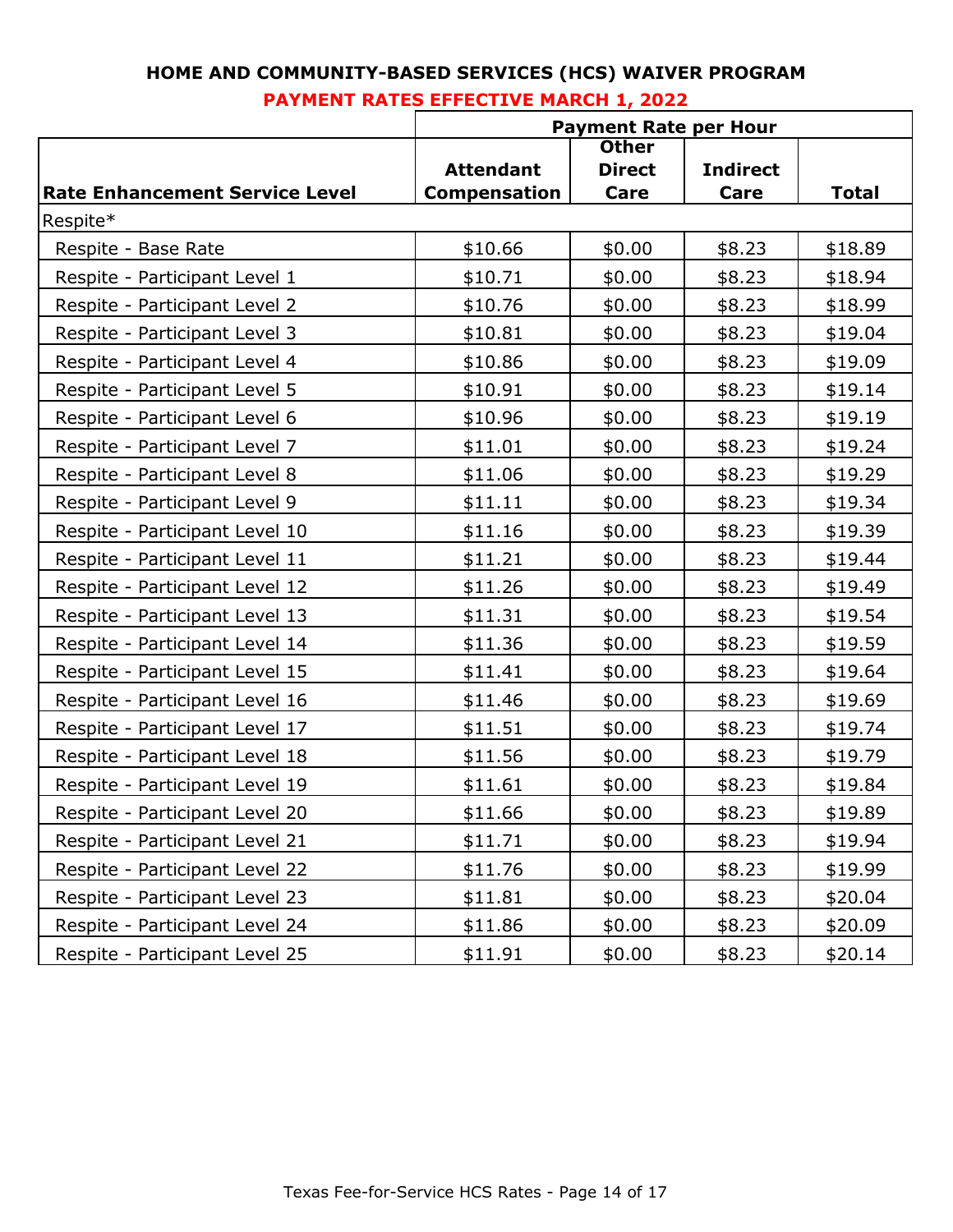|                                       | <b>Payment Rate per Hour</b>            |                                    |                         |              |
|---------------------------------------|-----------------------------------------|------------------------------------|-------------------------|--------------|
| <b>Rate Enhancement Service Level</b> | <b>Attendant</b><br><b>Compensation</b> | <b>Other</b><br><b>Direct Care</b> | <b>Indirect</b><br>Care | <b>Total</b> |
| Supported Employment (SE)             |                                         |                                    |                         |              |
| SE - Base Rate                        | \$19.07                                 | \$3.79                             | \$10.24                 | \$33.10      |
| SE - Participant Level 1              | \$19.12                                 | \$3.79                             | \$10.24                 | \$33.15      |
| SE - Participant Level 2              | \$19.17                                 | \$3.79                             | \$10.24                 | \$33.20      |
| SE - Participant Level 3              | \$19.22                                 | \$3.79                             | \$10.24                 | \$33.25      |
| SE - Participant Level 4              | \$19.27                                 | \$3.79                             | \$10.24                 | \$33.30      |
| SE - Participant Level 5              | \$19.32                                 | \$3.79                             | \$10.24                 | \$33.35      |
| SE - Participant Level 6              | \$19.37                                 | \$3.79                             | \$10.24                 | \$33.40      |
| SE - Participant Level 7              | \$19.42                                 | \$3.79                             | \$10.24                 | \$33.45      |
| SE - Participant Level 8              | \$19.47                                 | \$3.79                             | \$10.24                 | \$33.50      |
| SE - Participant Level 9              | \$19.52                                 | \$3.79                             | \$10.24                 | \$33.55      |
| SE - Participant Level 10             | \$19.57                                 | \$3.79                             | \$10.24                 | \$33.60      |
| SE - Participant Level 11             | \$19.62                                 | \$3.79                             | \$10.24                 | \$33.65      |
| SE - Participant Level 12             | \$19.67                                 | \$3.79                             | \$10.24                 | \$33.70      |
| SE - Participant Level 13             | \$19.72                                 | \$3.79                             | \$10.24                 | \$33.75      |
| SE - Participant Level 14             | \$19.77                                 | \$3.79                             | \$10.24                 | \$33.80      |
| SE - Participant Level 15             | \$19.82                                 | \$3.79                             | \$10.24                 | \$33.85      |
| SE - Participant Level 16             | \$19.87                                 | \$3.79                             | \$10.24                 | \$33.90      |
| SE - Participant Level 17             | \$19.92                                 | \$3.79                             | \$10.24                 | \$33.95      |
| SE - Participant Level 18             | \$19.97                                 | \$3.79                             | \$10.24                 | \$34.00      |
| SE - Participant Level 19             | \$20.02                                 | \$3.79                             | \$10.24                 | \$34.05      |
| SE - Participant Level 20             | \$20.07                                 | \$3.79                             | \$10.24                 | \$34.10      |
| SE - Participant Level 21             | \$20.12                                 | \$3.79                             | \$10.24                 | \$34.15      |
| SE - Participant Level 22             | \$20.17                                 | \$3.79                             | \$10.24                 | \$34.20      |
| SE - Participant Level 23             | \$20.22                                 | \$3.79                             | \$10.24                 | \$34.25      |
| SE - Participant Level 24             | \$20.27                                 | \$3.79                             | \$10.24                 | \$34.30      |
| SE - Participant Level 25             | \$20.32                                 | \$3.79                             | \$10.24                 | \$34.35      |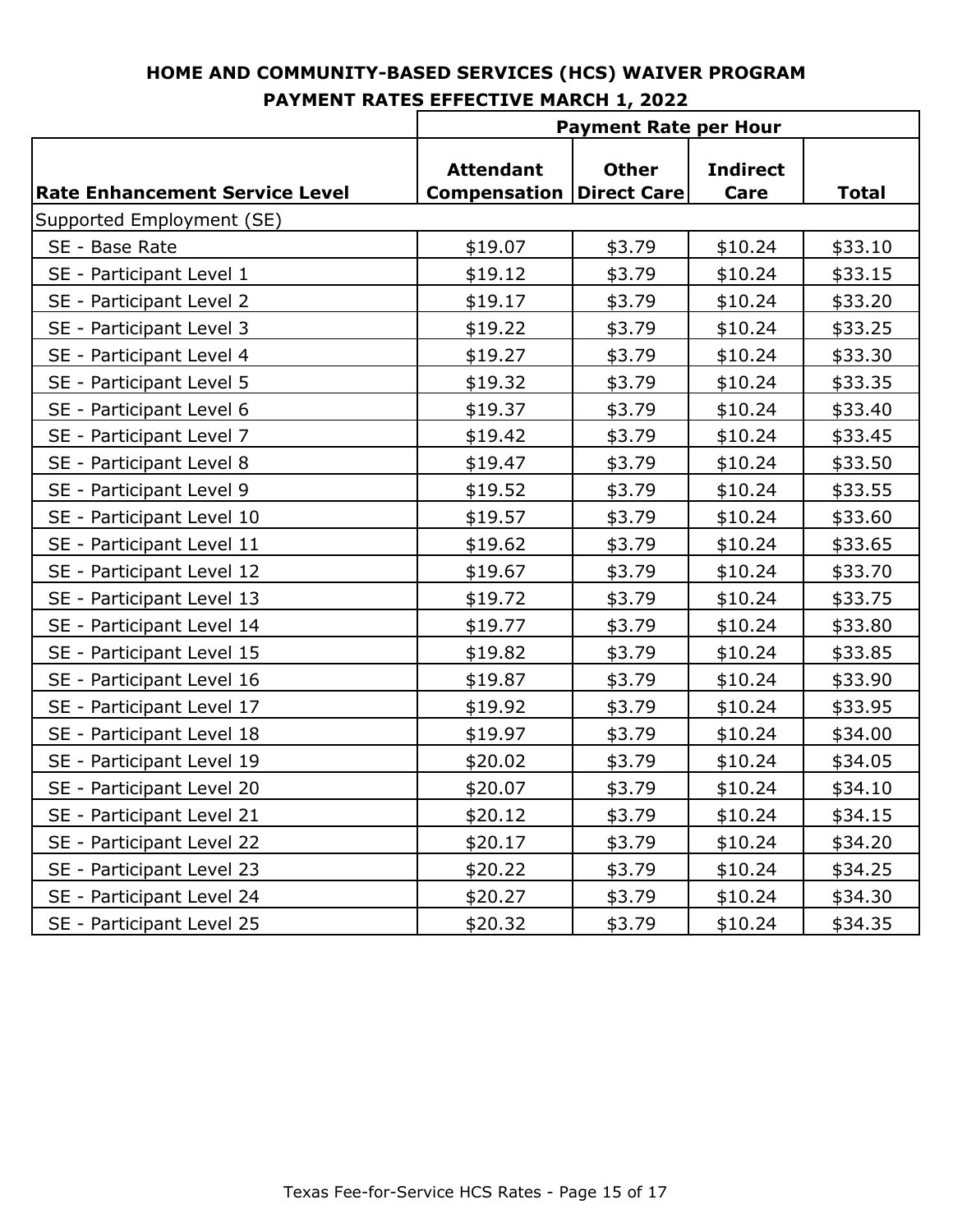|                                       | <b>Payment Rate per Hour</b> |                     |                 |              |
|---------------------------------------|------------------------------|---------------------|-----------------|--------------|
|                                       | <b>Attendant</b>             | <b>Other Direct</b> | <b>Indirect</b> |              |
| <b>Rate Enhancement Service Level</b> | <b>Compensation</b>          | Care                | Care            | <b>Total</b> |
| Employment Assistance (EA)            |                              |                     |                 |              |
| EA - Base Rate                        | \$19.07                      | \$3.79              | \$10.24         | \$33.10      |
| EA - Participant Level 1              | \$19.12                      | \$3.79              | \$10.24         | \$33.15      |
| EA - Participant Level 2              | \$19.17                      | \$3.79              | \$10.24         | \$33.20      |
| EA - Participant Level 3              | \$19.22                      | \$3.79              | \$10.24         | \$33.25      |
| EA - Participant Level 4              | \$19.27                      | \$3.79              | \$10.24         | \$33.30      |
| EA - Participant Level 5              | \$19.32                      | \$3.79              | \$10.24         | \$33.35      |
| EA - Participant Level 6              | \$19.37                      | \$3.79              | \$10.24         | \$33.40      |
| EA - Participant Level 7              | \$19.42                      | \$3.79              | \$10.24         | \$33.45      |
| EA - Participant Level 8              | \$19.47                      | \$3.79              | \$10.24         | \$33.50      |
| EA - Participant Level 9              | \$19.52                      | \$3.79              | \$10.24         | \$33.55      |
| EA - Participant Level 10             | \$19.57                      | \$3.79              | \$10.24         | \$33.60      |
| EA - Participant Level 11             | \$19.62                      | \$3.79              | \$10.24         | \$33.65      |
| EA - Participant Level 12             | \$19.67                      | \$3.79              | \$10.24         | \$33.70      |
| EA - Participant Level 13             | \$19.72                      | \$3.79              | \$10.24         | \$33.75      |
| EA - Participant Level 14             | \$19.77                      | \$3.79              | \$10.24         | \$33.80      |
| EA - Participant Level 15             | \$19.82                      | \$3.79              | \$10.24         | \$33.85      |
| EA - Participant Level 16             | \$19.87                      | \$3.79              | \$10.24         | \$33.90      |
| EA - Participant Level 17             | \$19.92                      | \$3.79              | \$10.24         | \$33.95      |
| EA - Participant Level 18             | \$19.97                      | \$3.79              | \$10.24         | \$34.00      |
| EA - Participant Level 19             | \$20.02                      | \$3.79              | \$10.24         | \$34.05      |
| EA - Participant Level 20             | \$20.07                      | \$3.79              | \$10.24         | \$34.10      |
| EA - Participant Level 21             | \$20.12                      | \$3.79              | \$10.24         | \$34.15      |
| EA - Participant Level 22             | \$20.17                      | \$3.79              | \$10.24         | \$34.20      |
| EA - Participant Level 23             | \$20.22                      | \$3.79              | \$10.24         | \$34.25      |
| EA - Participant Level 24             | \$20.27                      | \$3.79              | \$10.24         | \$34.30      |
| EA - Participant Level 25             | \$20.32                      | \$3.79              | \$10.24         | \$34.35      |